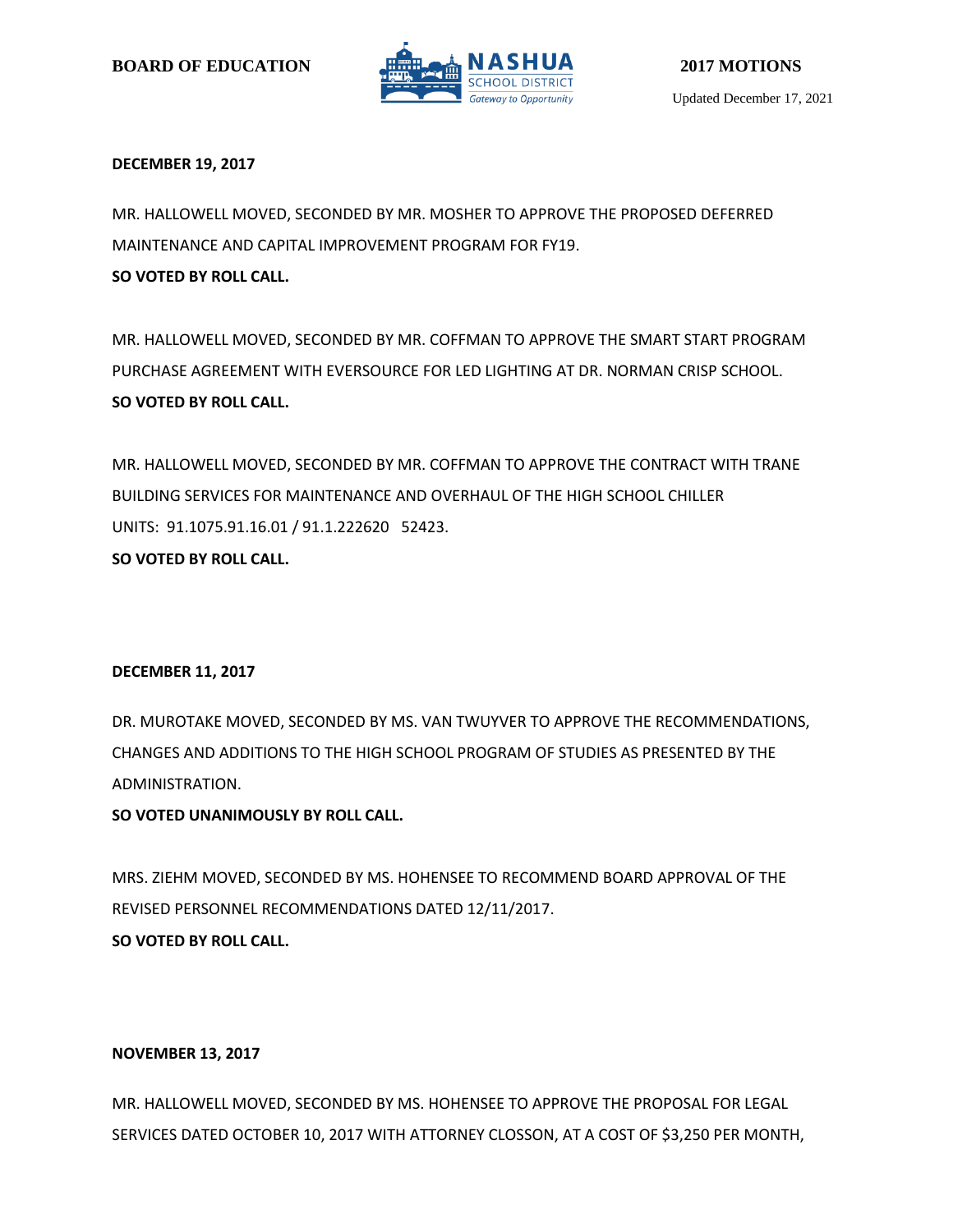#### **BOARD OF EDUCATION** 2017 MOTIONS

JANUARY 2018 THROUGH JUNE 2018. **SO VOTED.**

MR. COFFMAN MOVED, SECONDED BY MS. HOHENSEE TO AMEND THE MOTION BY STRIKING # 2 FROM THE MEMO DATED NOVEMBER 1, 2017. **Motion Fails.** (2-4)

MR. HALLOWELL MOVED, SECONDED BY MR. FARRINGTON TO AMEND THE MOTION TO CHANGE "REST OF THE YEAR" TO "REST OF THE SCHOOL YEAR"; AND TO ADD "SINGLE PAYER" TO HEALTH PLAN. **SO VOTED.** (5-2)

## *Voting on Main Motion as Amended:*

MR. HALLOWELL MOVED, SECONDED BY MR. FARRINGTON TO APPROVE "THE STRATEGIES FOR INCREASING SUBSTITUTES" AS OUTLINED IN THE MEMO DATED NOVEMBER 1, 2017, AS AMENDED. **SO VOTED.**(4-2)

MS. ODEN MOVED, SECONDED BY MR. HALLOWELL TO APPROVAL OF THE REVISED PERSONNEL RECOMMENDATIONS DATED 11/13/2017. **SO VOTED.**

#### **OCTOBER 30, 2017**

MR. COFFMAN MOVED, SECONDED BY MRS. ZIEHM TO APPROVE THE HVAC EQUIPMENT MAINTENANCE ANNUAL CONTRACT FOR BICENTENNIAL, AMHERST STREET, DR. CRISP AND CENTRAL OFFICE AT A COST OF \$14,713, ACCOUNT 91.5800.994600. **SO VOTED.**

MR. COFFMAN MOVED, SECONDED BY MRS. ZIEHM TO APPROVE AND PLACE ON FILE THE FY18 SEPTEMBER TRANSFER REPORT.

**SO VOTED.**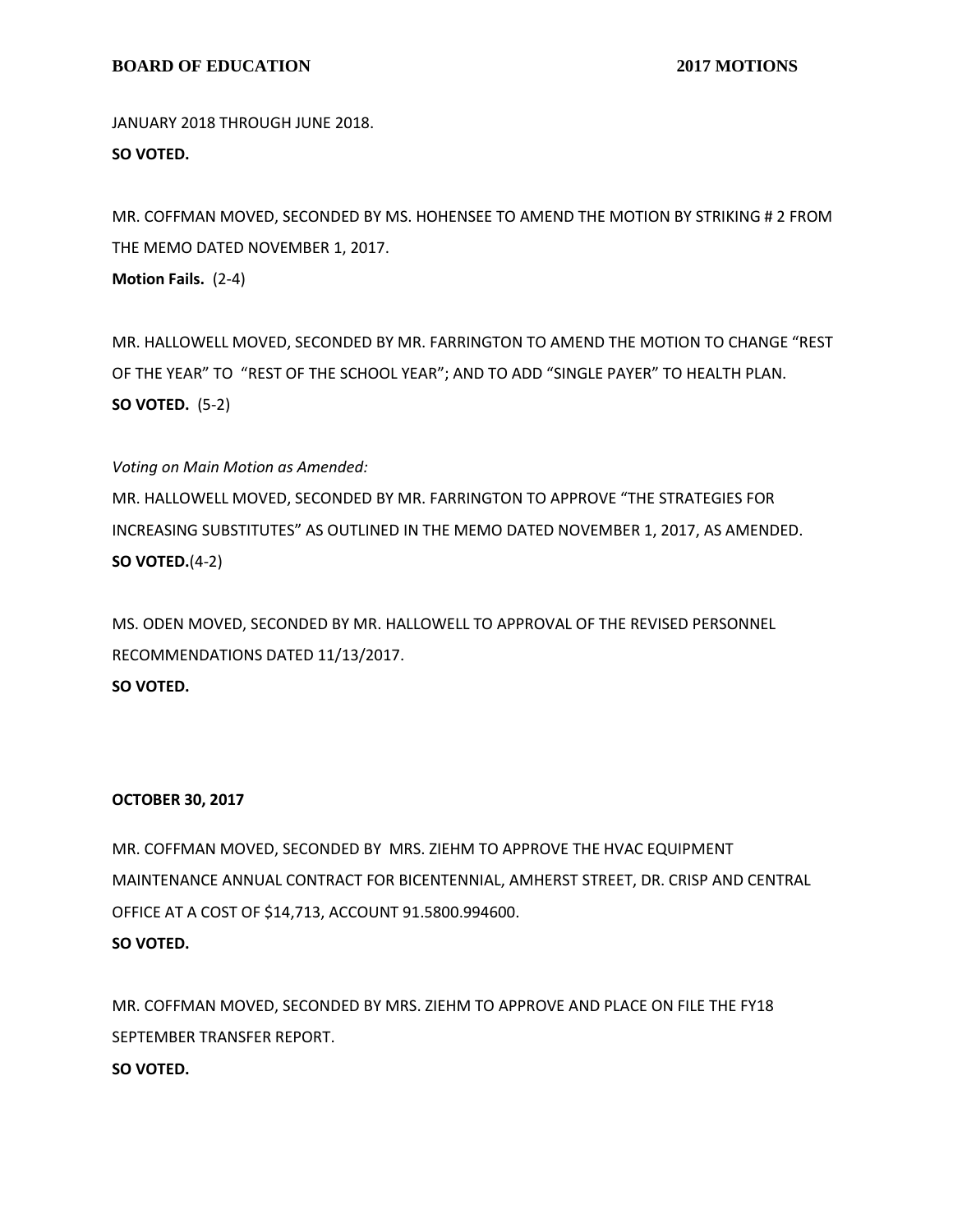MS. VAN TWUYVER MOVED, SECONDED BY MRS. ZIEHM TO APPROVED POLICY KHB - ADVERTISING, SPONSORSHIP AND RECOGNITION IN SCHOOLS, AS AMENDED. **SO VOTED.**

MS. VAN TWUYVER MOVED, SECONDED BY MRS. ZIEHM TO APPROVED POLICY KHB – ADVERTISING, SPONSORSHIP AND RECOGNITION IN SCHOOLS, AS AMENDED. **SO VOTED.**

MRS. ZIEHM MOVED, SECONDED BY MS. ODEN TO APPROVE POLICY GBCD – BACKGROUND INVESTIGATION AND CRIMINAL RECORDS CHECKS AS AMENDED. **SO VOTED.**

#### **OCTOBER 25, 2017**

MR. HALLOWELL MOVED, SECONDED BY MRS. ZIEHM TO APPROVE THE REVISED PERSONNEL RECOMMENDATIONS DATED 10/25/2017.

## **SO VOTED UNANIMOUSLY BY ROLL CALL.**

MR. HALLOWELL MOVED, SECONDED BY MS. ODEN TO ELECT TIM McGILLICUDDY, INTERIM PRINCIPAL, LEDGE STREET ELEMENTARY SCHOOL, FOR THE 2017-18 SCHOOL YEAR, AT AN ANNUAL SALARY OF \$103,300, PRO-RATED.

**SO VOTED UNANIMOUSLY BY ROLL CALL.**

#### **OCTOBER 10, 2017**

MS. ODEN MOVED, SECONDED BY DR. MUROTAKE TO RECOMMEND BOARD APPROVAL TO ELECT AMANDA BASTONI, CTE CO-DIRECTOR, NHS NORTH, FOR THE 2017-18 SCHOOL YEAR, AT AN ANNUAL SALARY OF \$85,000, PRORATED FOR THE REST OF THE FISCAL YEAR. **SO VOTED BY ROLL CALL.** (3-6; Nay: Mrs. Ziehm, Ms. Hohensee, Mr. Coffman)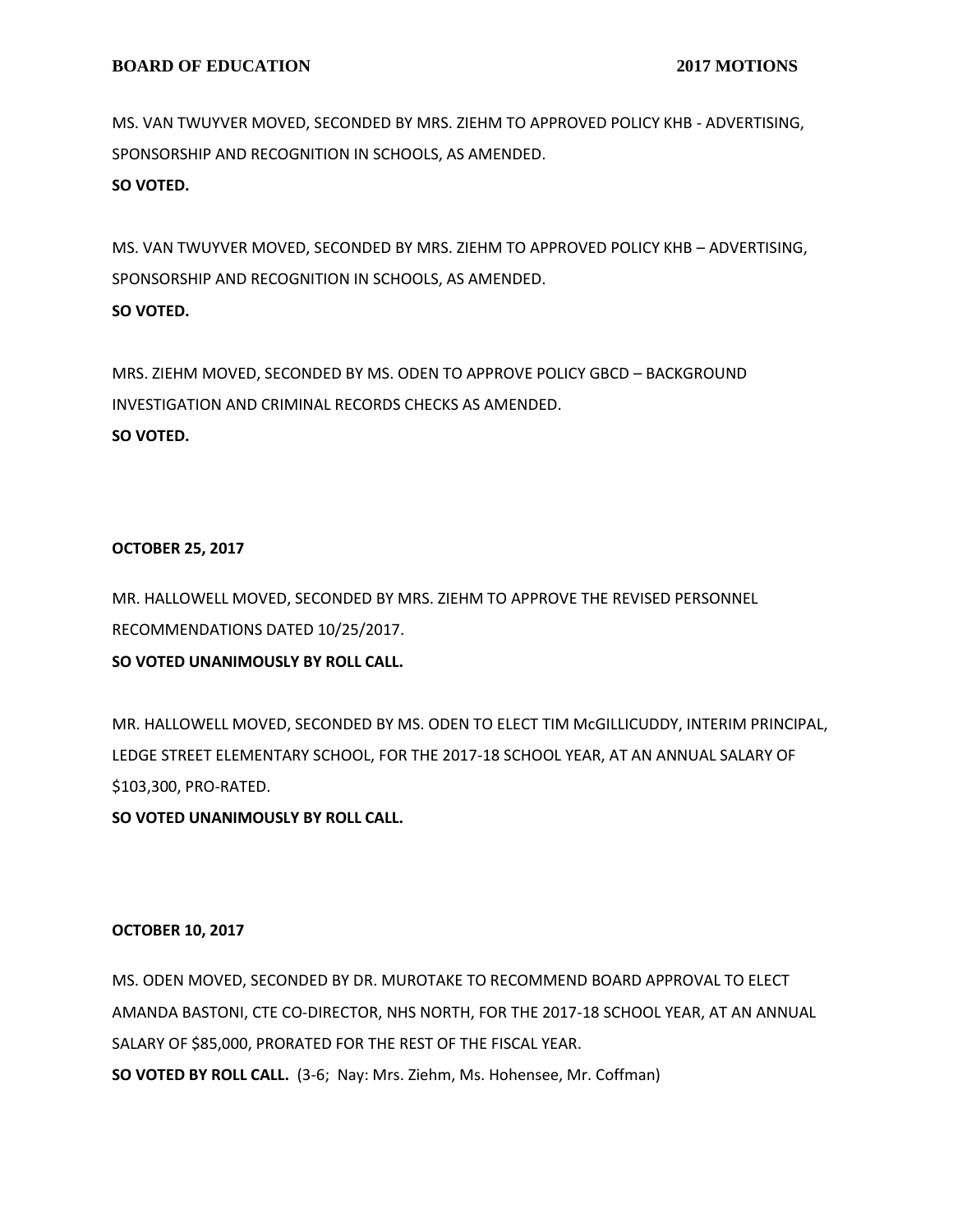MRS. ZIEHM MOVED, SECONDED BY MS. ODEN TO RECOMMEND BOARD APPROVAL OF THE PERSONNEL RECOMMENDATIONS DATED 10/10/201**7.**

**SO VOTED UNANIMOUSLY BY ROLL CALL.**

MS. ODEN MOVED, SECONDED BB MRS. ZIEHM TO ACCEPT OF A \$1,000 DONATION FROM MENTOR GRAPHICS FOUNDATION TO BICENTENNIAL ELEMENTARY SCHOOL **SO VOTED UNANIMOUSLY BY ROLL CALL.**

MRS. ZIEHM MOVED, SECONDED BY MS. ODEN TO APPROVE THE CHANGES TO THE ASSISTANT SUPERINTENDENT POSITIONS, AS PRESENTED BY DR. MOSLEY. **SO VOTED BY ROLL CALL.** (6-3; Nay: Ms. Van Twuyver, Mr. Mosher, Mr. Coffman)

MR. HALLOWELL MOVED, SECONDED BY MS. ODEN TO APPROVE THE AGREEMENT BETWEEN THE PARA-EDUCATORS AND THE NASHUA SCHOOL BOARD. **SO VOTED BY ROLL CALL.** (8-0; Mr. Farrington abstained)

## **SEPTEMBER 25, 2017**

MRS. ZIEHM MOVED, SECONDED BY MS. VAN TWUYVER TO APPROVE THE COLLECTIVE BARGAINING TENTATIVE AGREEMENT WITH THE NTU FOR 2017-2021. **SO VOTED BY ROLL CALL.** (6-0; Ms. Oden Abstained)

MR. COFFMAN MOVED, SECONDED BY MS. HOHENSEE TO REFER POLICY KHB-ADVERTISING AND SPONSORSHIP IN SCHOOLS, AS REVISED, TO THE POLICY COMMITTEE. **SO VOTED UNANIMOUSLY BY ROLL CALL.**

MR. COFFMAN MOVED, SECONDED BY MS. HOHENSEE TO ACCEPT AND PLACE ON FILE THE FY18 AUGUST TRANSFER REPORT.

# **SO VOTED UNANIMOUSLY BY ROLL CALL.**

MR. COFFMAN MOVED, SECONDED BY MS. HOHENSEE TO INSTRUCT THE DISTRICT TO PUT THE CAREER PATHWAYS SEQUENCE IN THE PROGRAM OF STUDIES, SEND TO GUIDANCE DEPARTMENT, AND TO PUT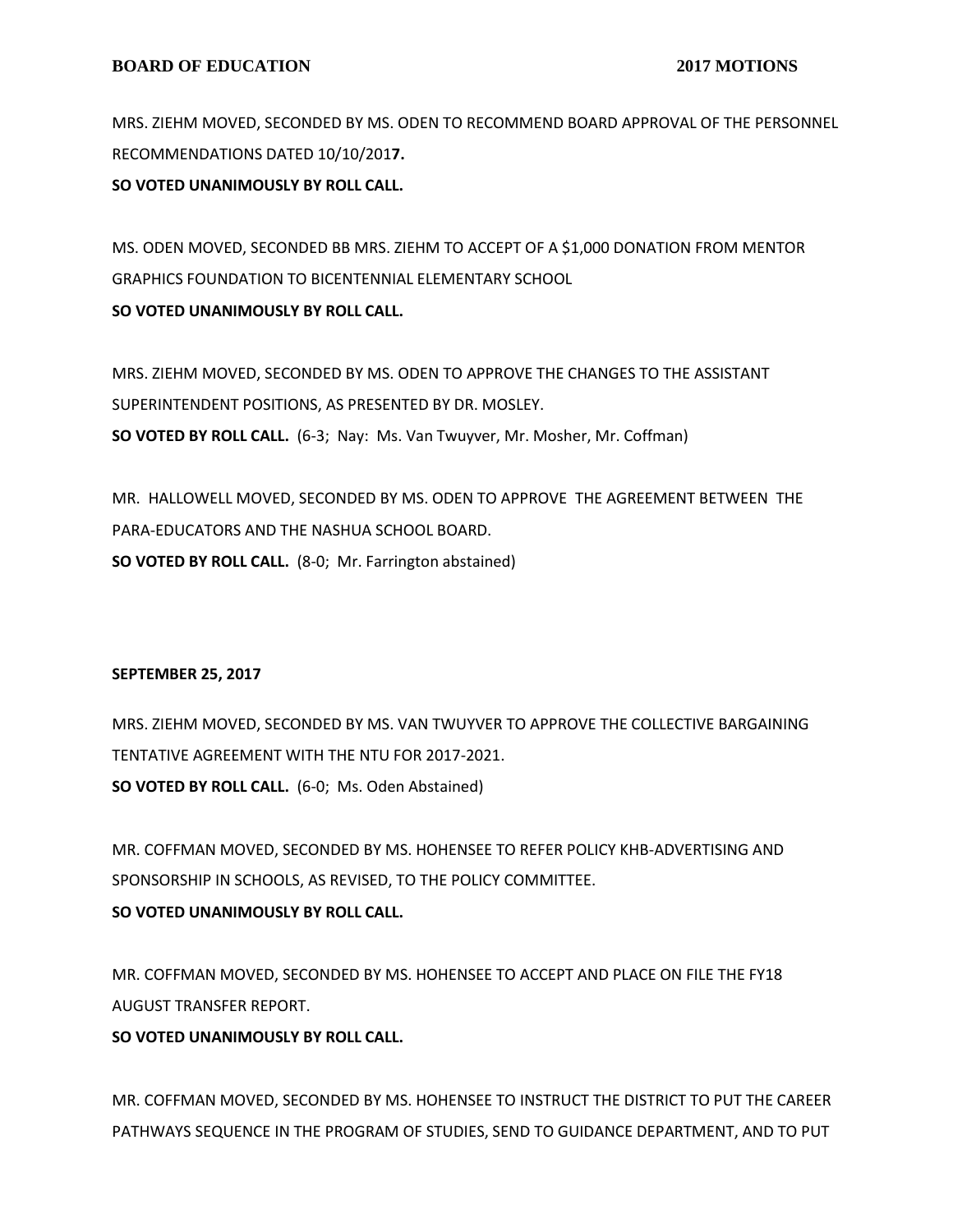IT ON THE WEBSITE AND REQUEST THAT THE CTE AND GUIDANCE DIRECTORS COME BACK TO A FUTURE MEETING WITH A PLAN.

**SO VOTED UNANIMOUSLY BY ROLL CALL.**

MRS. ZIEHM MOVED, SECONDED BY MS. ODEN TO APPROVE HEATHER LEWSEY AS INTERIM ASSISTANT PRINCIPAL AT NHS NORTH FOR THE 2017-2018 SCHOOL YEAR, AT AN ANNUAL SALARY OF \$83,000. **SO VOTED UNANIMOUSLY BY ROLL CALL.**

MRS. ZIEHM MOVED, SECONDED BY MS. ODEN TO REFER POLICY BDEB, AS AMENDED, TO THE POLICY COMMITTEE.

**SO VOTED BY ROLL CALL.** (5-2; Nay: Mr. Mosher, Mr. Farrington)

MRS. ZIEHM MOVED, SECONDED BY MS. ODEN TO RECOMMEND BOARD APPROVAL OF THE REVISED PERSONNEL RECOMMENDATIONS DATED 9/25/2017.

**SO VOTED UNANIMOUSLY BY ROLL CALL.**

MR. COFFMAN MOVED, SECONDED BY MS. HOHENSEE TO CONTINUE WITH THE FEASIBILITY STUDY OF THE DANIEL WEBSTER COLLEGE PROPERTY, LOCATED AT 20 UNIVERSITY DRIVE, NASHUA. **Motion Fails unanimously by roll call.**

MRS. ZIEHM MOVED, SECONDED BY MR. FARRINGTON APPROVE THE SUPERINTENDENT'S REQUEST TO ACCEPT THE STUDENT REASSIGNMENT FROM HUDSON TO THE NASHUA SCHOOL DISTRICT. **SO VOTED UNANIMOUSLY BY ROLL CALL.**

## **SEPTEMBER 11, 2017**

MS. VAN TWUYVER MOVED, SECONDED BY HOHENSEE TO APPROVE POLICY JLCF AS AMENDED AT OUR JUNE 2017 MEETING.

**SO VOTED.**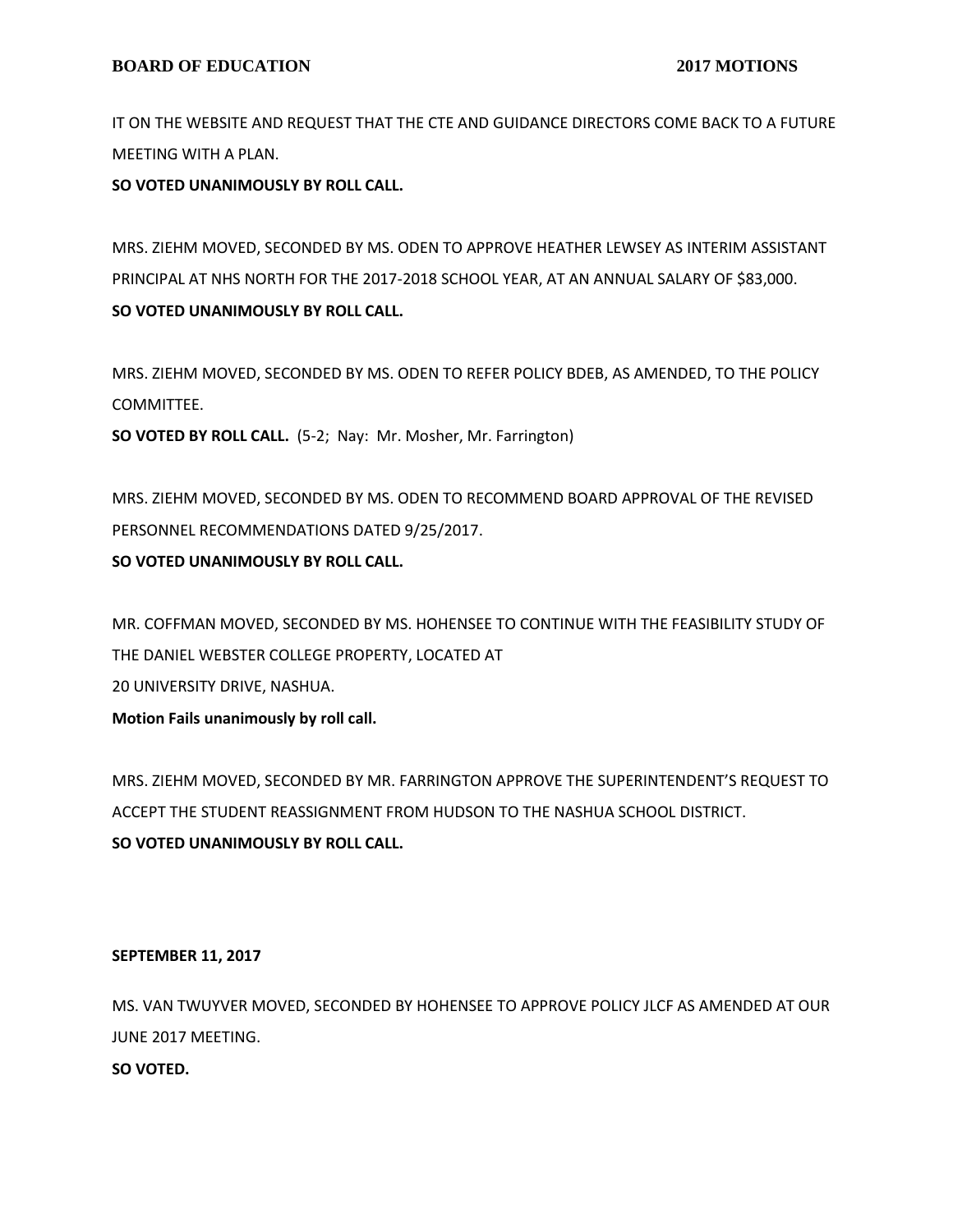MR. COFFMAN MOVED, SECONDED BY MR. HALLOWELL TO AMEND THE MOTION BY STRIKING "STRONGLY" FROM THE TEXT."

**SO VOTED.**

#### *Main Motion as Amended:*

MS. VAN TWUYVER MOVED, SECONDED BY MS. HOHENSEE TO APPROVE ADDING THE SENTENCE "ENCOURAGE RECESS BEFORE LUNCH AS A BEST PRACTICE, AND DISCOURAGE THE WITHHOLDING OF RECESS AS A FORM OF PUNISHMENT" TO POLICY IMAH. S**O VOTED BY ROLL CALL.** (6-2; Nay: Mr. Hallowell, Mr. Farrington)

MR. HALLOWELL MOVED, SECONDED BY MS. HOHENSEE TO AMEND THE MOTION BY CHANGING "MAY" TO "SHALL" IN THE 2<sup>ND</sup> LINE OF PARENT INFORMATION SHEET. **SO VOTED.**

*Main Motion as Amended:* MS. VAN TWUYVER MOVED, SECONDED BY MS. HOHENSEE TO APPROVE POLICY JLCJ AS AMENDED THIS EVENING.

#### **SO VOTED.**

MRS. ZIEHM MOVED, SECONDED BY MS. ODEN TO APPROVE THE PERSONNEL RECOMMENDATIONS DATED 9/11/17.

#### **SO VOTED.**

MR. HALLOWELL MOVED, SECONDED BY MS. HOHENSEE TO ACCEPT THE \$5,000 DONATION TO FAIRGROUNDS MIDDLE SCHOOL FROM THE HOLLINGER FAMILY FOUNDATIONS. **SO VOTED.**

MR. HALLOWELL MOVED, SECONDED BY MS. ODEN TO APPROVE THE SHIFTING OF FUNDING IN ORDER TO HIRE TWO ELEMENTARY SCHOOL TEACHERS. **SO VOTED.**

MR. COFFMAN MOVED, SECONDED BY MS. HOHENSEE MOVED TO REFER POLICY PROPOSALS BEDH, PUBLIC PARTICIPATION AT BOARD MEETINGS; GBEA, PROFESSIONAL ETHICS; ECA-R, SCHOOL SAFETY PROCEDURES; BIA, NEW MEMBER ORIENTATION; SOMETHING I CALL, NO PHONE STUDENT CELL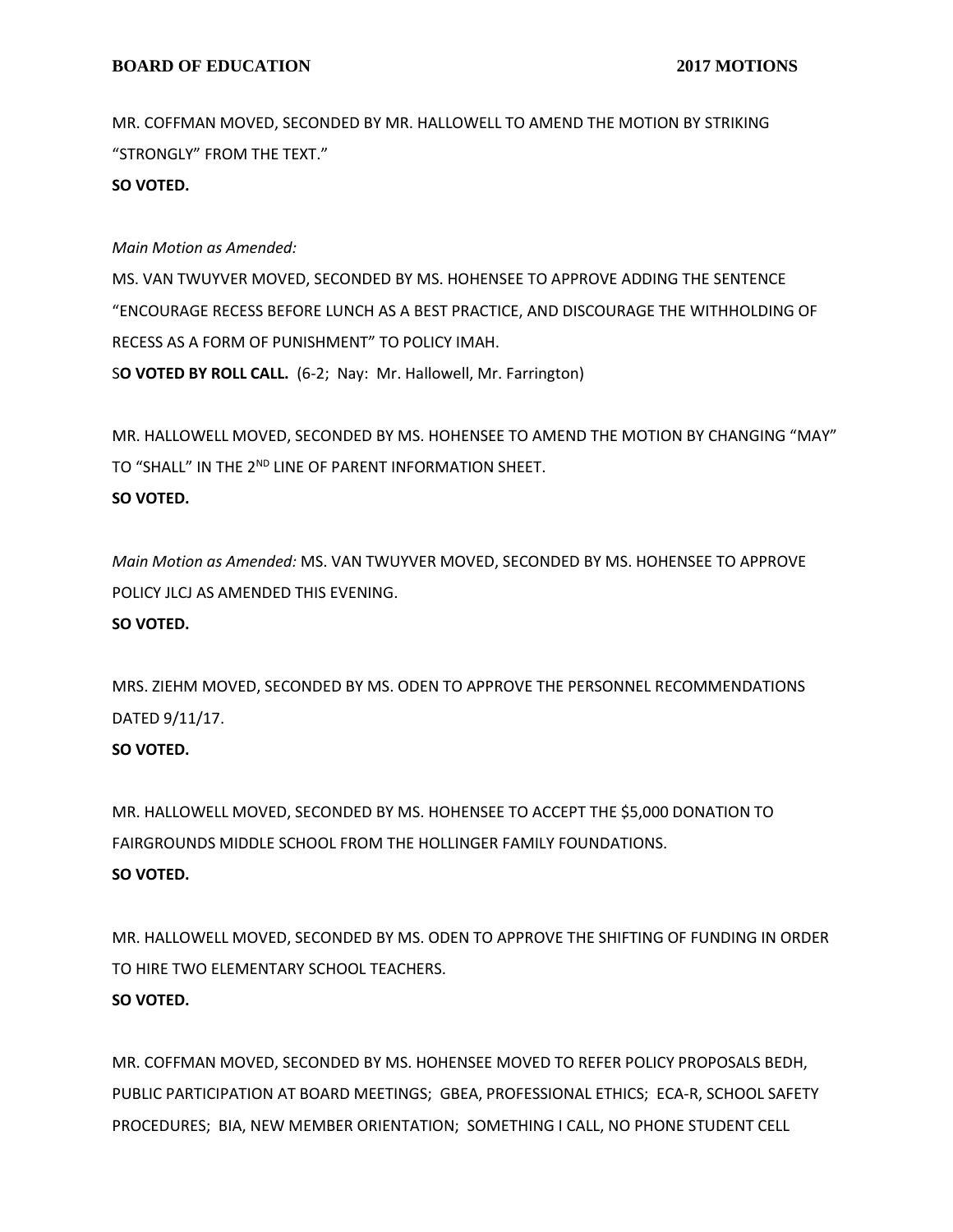PHONE USE POLICY; CM, ANNUAL MEETING; HE, SCHOOL BOARD NEGOTIATING RIGHTS AND DUTIES, BE REFERRED TO THE POLICY COMMITTEE FOR CONSIDERATION AND REVIEW. **SO VOTED BY ROLL CALL.** (5-3; Nay: Ms. Van Twuyver, Mr. Hallowell, Mr. Farrington)

MR. COFFMAN MOVED, SECONDED BY MS. HOHENSEE THAT POLICY PROPOSALS BDEB, HUMAN RESOURCES COMMITTEE; WHAT I CALL, EXIT END OF EMPLOYMENT POLICY; AND THEN EXIT-R WHICH IS AN END OF EMPLOYMENT FORM; HP, STAFF JOB ACTIONS; AND HPA, STAFF JOB ACTIONS UNAUTHORIZED STAFF ABSENCES, BE REFERRED TO HR COMMITTEE FOR CONSIDERATION AND REVIEW. **SO VOTED BY ROLL CALL.** (5-3; Nay: Ms. Van Twuyver, Mr. Hallowell, Mr. Farrington)

MR. COFFMAN MOVED, SECONDED BY MS. HOHENSEE THAT POLICY PROPOSALS IHAK, CHARACTER AND CITIZENSHIP EDUCATION; AND NO BOOK WHICH I NAMED MYSELF, USE OF ONLINE EDUCATIONAL RESOURCES, BE REFERRED TO THE C&E COMMITTEE FOR CONSIDERATION AND REVIEW. **SO VOTED BY ROLL CALL.** (5-3; Nay: Ms. Van Twuyver, Mr. Hallowell, Mr. Farrington)

#### **AUGUST 28, 2017**

MR. HALLOWELL MOVED, SECONDED BY MS. VAN TWUYVER TO APPROVE NATE BURNS AS INTERIM PRINCIPAL OF NASHUA HIGH NORTH FOR THE 2017-2018 SCHOOL YEAR, AT AN ANNUAL SALARY OF \$102,500, PRO-RATED.

**SO VOTED BY ROLL CALL.** (4-3; Nay: Mrs. Ziehm, Ms. Hohensee, Mr. Coffman)

MS. HOHENSEE MOVED, SECONDED BY DR. MUROTAKE TO RECOMMEND BOARD APPROVAL TO ELECT ANA VASCONCELOS, ASSISTANT PRINCIPAL, LEDGE STREET ELEMENTARY, FOR THE 2017-18 SCHOOL YEAR, AT AN ANNUAL SALARY OF \$82,250. **SO VOTED.**

MS. HOHENSEE MOVED, SECONDED BY MR. HALLOWELL TO APPROVE THE REVISED PERSONNEL RECOMMENDATIONS DATED 8/28/2017. **SO VOTED.**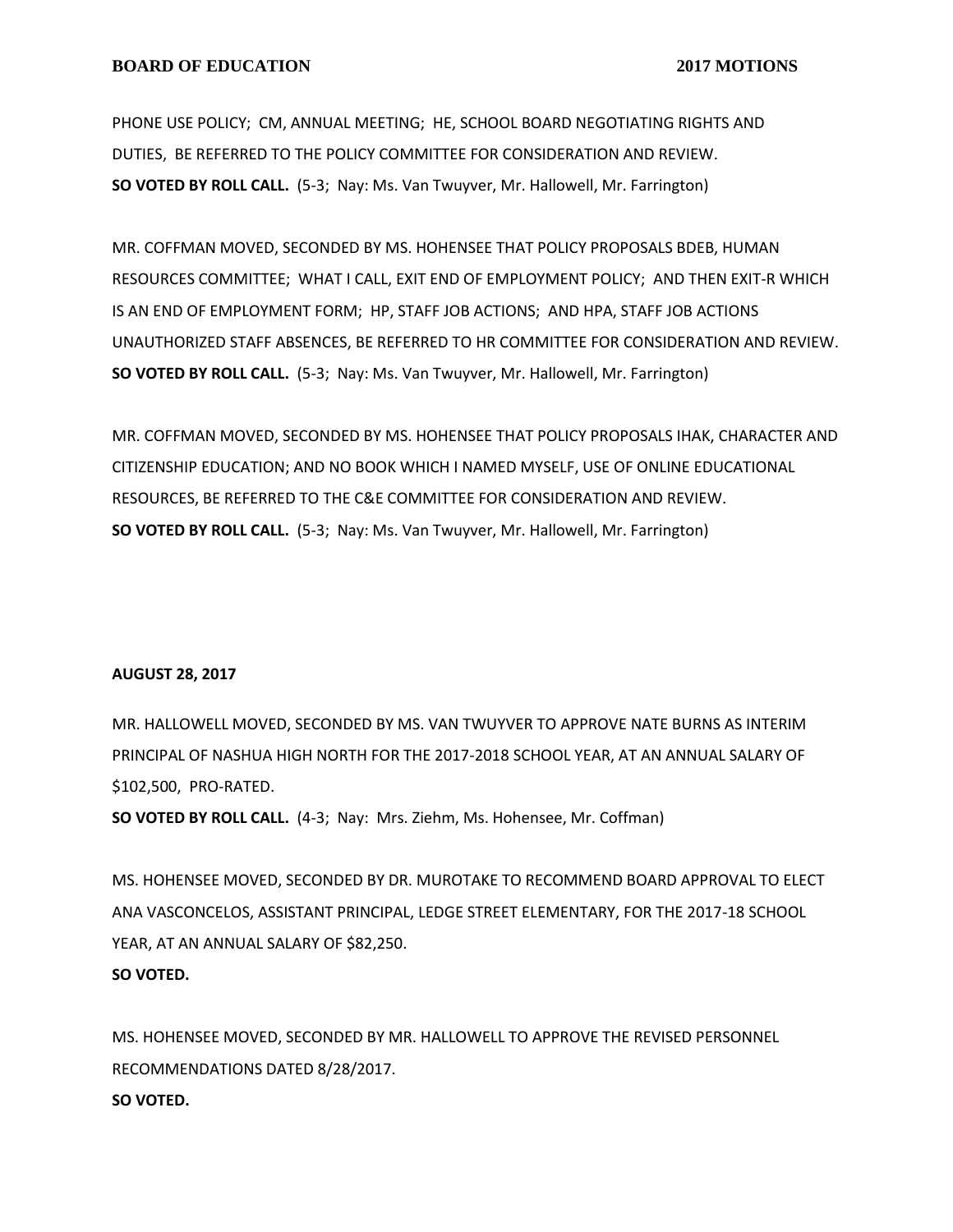MS. HOHENSEE MOVED, SECONDED BY MT. COFFMAN TO RECOMMEND THAT BOARD MEMBERS MAY ATTEND (NOT PARTICIPATE IN) THE UPCOMING CTE DIRECTOR INTERVIEWS. **SO VOTED BY ROLL CALL.** (4-2; Nay: Mr. Hallowell, Mr. Farrington)

## **AUGUST 14, 2017**

MR. HALLOWELL MOVED, SECONDED BY MS. ODEN TO APPROVE THE PURCHASE OF ADOBE SOFTWARE AT \$6,655.50 FOR NTC FROM CTE RESERVES, ACCOUNT 91.TF7076 71228. **SO VOTED.**

MR. HALLOWELL MOVED, SECONDED BY MS. ODEN TO APPROVE TWO CHROME CARTS AND/OR A TOTAL OF 60 CHROME BOOKS, IN AN AMOUNT NOT TO EXCEED \$15,000, ACCOUNT 91.TF7076 71221. **SO VOTED.**

MR. HALLOWELL MOVED, SECONDED BY MS. HOHENSEE TO APPROVE A SECURITY PLATINUM MAINTENANCE CONTRACT WITH SECURADYNE FOR A 1-YEAR AGREEMENT AT AN ANNUAL COST OF \$85,000, ACCOUNT 91.1.222620 53628. **SO VOTED.**

# MR. HALLOWELL MOVED, SECONDED BY MS. ODEN TO APPROVE THE JULY 2017 TRANSFER REPORT. **SO VOTED.**

MRS. ZIEHM MOVED, SECONDED BY MS. ODEN TO ELECT ERIN ANDERSON, ASSISTANT PRINCIPAL, SUNSET HEIGHTS ELEMENTARY SCHOOL, FOR THE 2017-18 SCHOOL YEAR, AT AN ANNUAL SALARY OF \$73,500.

## **SO VOTED.**

MRS. ZIEHM MOVED, SECONDED BY MS. HOHENSEE TO APPROVE THE PERSONNEL RECOMMENDATIONS DATED 8/14/17, AS PRESENTED. **SO VOTED.**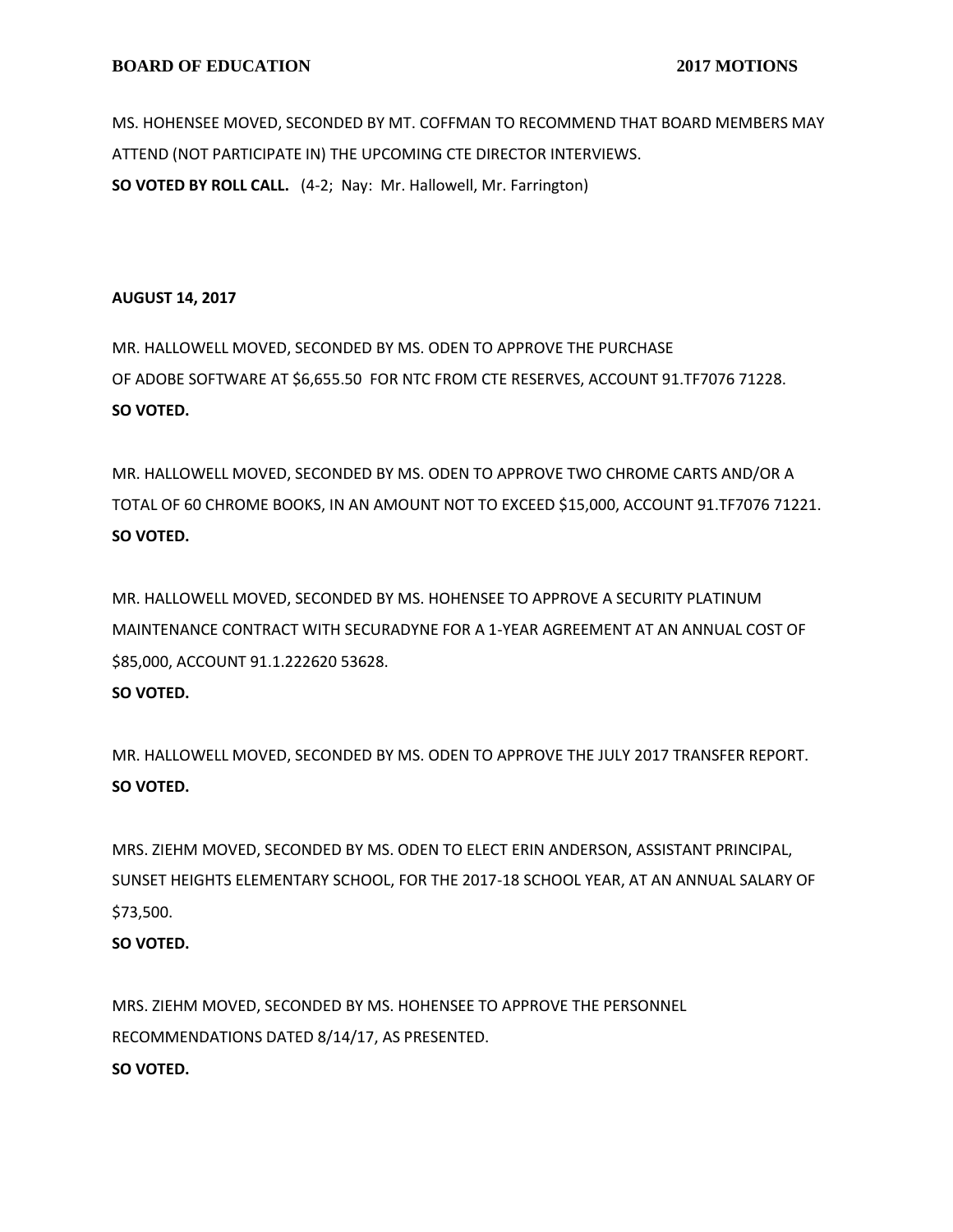MR. HALLOWELL MOVED, SECONDED BY MS. ODEN TO APPROVE THE 2017-2018 BOE MEETING SCHEDULE AND COMMITTEE SCHEDULES. **SO VOTED.**

#### **AUGUST 02, 2017**

MR. FARRINGTON MOVED, SECONDED BY DR. MUROTAKE TO ELECT JOHN FORREST, ASSISTANT PRINCIPAL, BROAD STREET ELEMENTARY SCHOOL, FOR THE 2017-18 SCHOOL YEAR, AT AN ANNUAL SALARY OF \$85,300.

# **SO VOTED.**

DR. MUROTAKE MOVED, SECONDED BY MS. HOHENSEE TO ELECT DEBORAH MURRAY, ASSISTANT PRINCIPAL, BICENTENNIAL ELEMENTARY SCHOOL, FOR THE 2017-18 SCHOOL YEAR, AT AN ANNUAL SALARY OF \$73,500.

## **SO VOTED.**

MS. HOHENSEE MOVED, SECONDED BY DR. MUROTAKE TO APPROVE THE REVISED PERSONNEL RECOMMENDATIONS DATED 8/2/2017.

## **SO VOTED.**

MS. HOHENSEE MOVED, SECONDED BY DR. MUROTAKE TO ALLOW, FOR THE PURPOSES OF THE SEARCH TO FILL THE PRINCIPAL VACANCY AT NHS NORTH, ANY BOARD MEMBER TO OBSERVE THE FIRST ROUND OF INTERVIEWS AND TO PARTICIPATE IN THE 2<sup>ND</sup> AND SUBSEQUENT ROUNDS, AS WELL AS A FINAL INTERVIEW WITH THE BOARD.

## **SO VOTED.**

## **JULY 25, 2017**

MRS. ZIEHM MOVED, SECONDED BY MS. ODEN TO ELECT CYNTHIA PROULX AS TITLE I DIRECTOR, DISTRICT WIDE, FOR THE 2017-18 SCHOOL YEAR, AT AN ANNUAL SALARY OF \$83,000, PRORATED BY START DATE.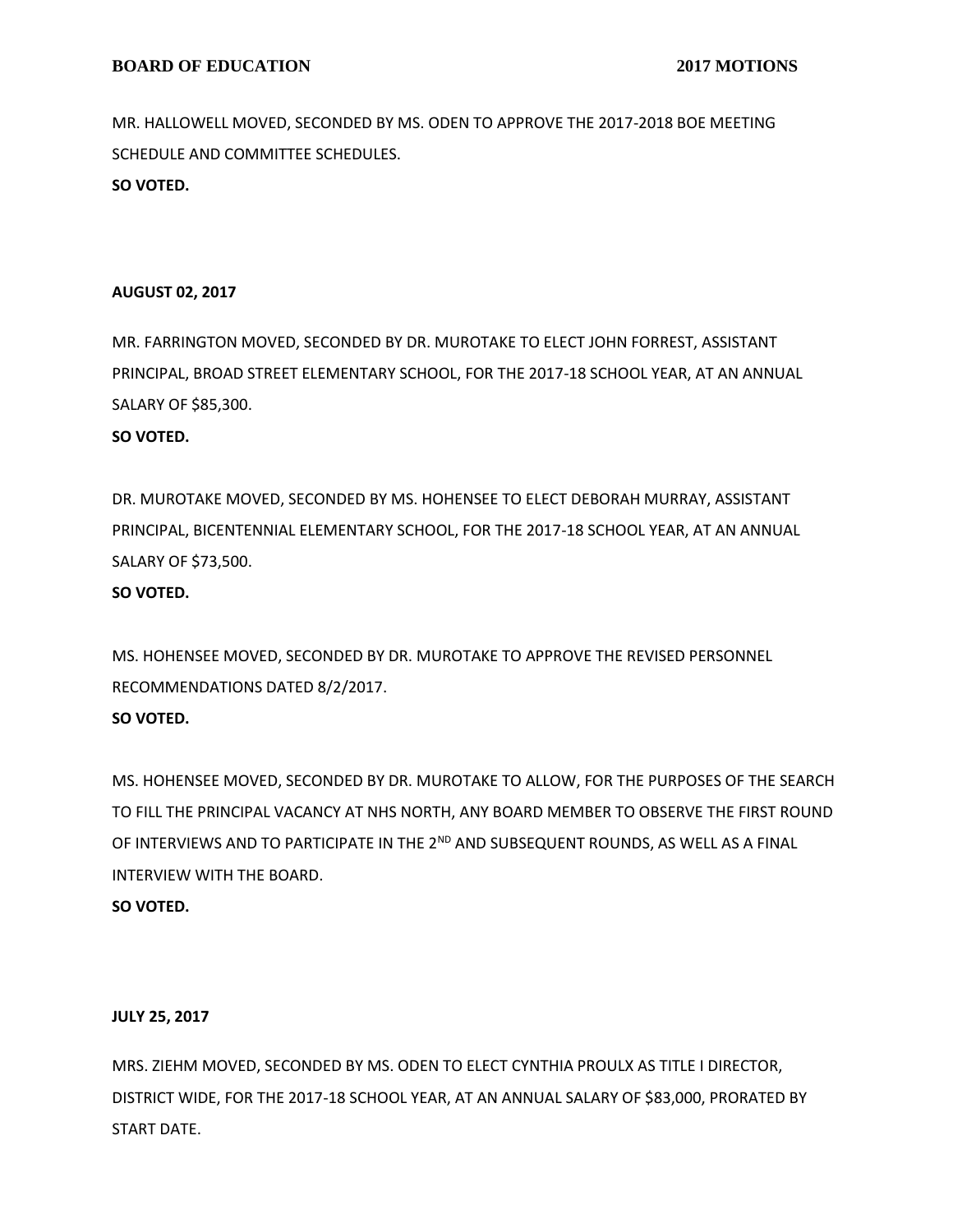#### **BOARD OF EDUCATION** 2017 MOTIONS

**SO VOTED.**

#### **JULY 24, 2017**

MR. FARRINGTON MOVED, SECONDED BY MS. ODEN TO DIRECT ADMINISTRATION TO GO FORWARD WITH THE DISCUSSIONS ABOUT WHAT OUR NEEDS WOULD BE AS A TENANT OF THE BURKE STREET FACILITY.

**SO VOTED.**

## **JULY 19, 2017**

MR. HALLOWELL MOVED, SECONDED BY MR. COFFMAN TO REPLACE THE STORE FRONT ENTRANCE TO PENNICHUCK MIDDLE SCHOOL BY KAMCO, IN THE AMOUNT OF \$25,584.50; AND TWO CLASSROOM STORE FRONTS AT BICENTENNIAL BY MARVEL, IN THE AMOUNT OF \$23,850. **SO VOTED.**

MR. HALLOWELL MOVED, SECONDED BY MR. COFFMAN TO REPLACE THE FIRE ALARM SYSTEM AT AMHERST STREET SCHOOL BY AMERICAN SECURITY AND PROTECTION, IN THE AMOUNT OF \$30,780. **SO VOTED.**

MR. HALLOWELL MOVED, SECONDED BY MS. HOHENSEE TO APPROVE THE FOLLOWING CONTRACTS, FUNDED BY THE IDEA GRANT: BOOTHBY THERAPY SERVICES FOR \$30,000; CARROLL CENTER FOR THE BLIND FOR \$50,000; TEACHTOWN, INC. FOR \$18,480; AND ReTHINK AUTISM, INC. FOR \$12,700. **SO VOTED.**

MR. HALLOWELL MOVED, SECONDED BY MS. ODEN TO APPROVE THE CONTRACT WITH THE ADULT LEARNING CENTER-CLEARWAY HIGH SCHOOL, FOR UP TO 15 SPED STUDENTS, IN THE AMOUNT OF \$301,155.

# **SO VOTED.**

MR. HALLOWELL MOVED, SECONDED BY MR. COFFMAN TO APPROVE THE CONTRACT WITH THE ADULT LEARNING CENTER-CLEARWAY HIGH SCHOOL, FOR UP TO 50 REGULAR EDUCATION STUDENTS, IN THE AMOUNT OF \$295,093.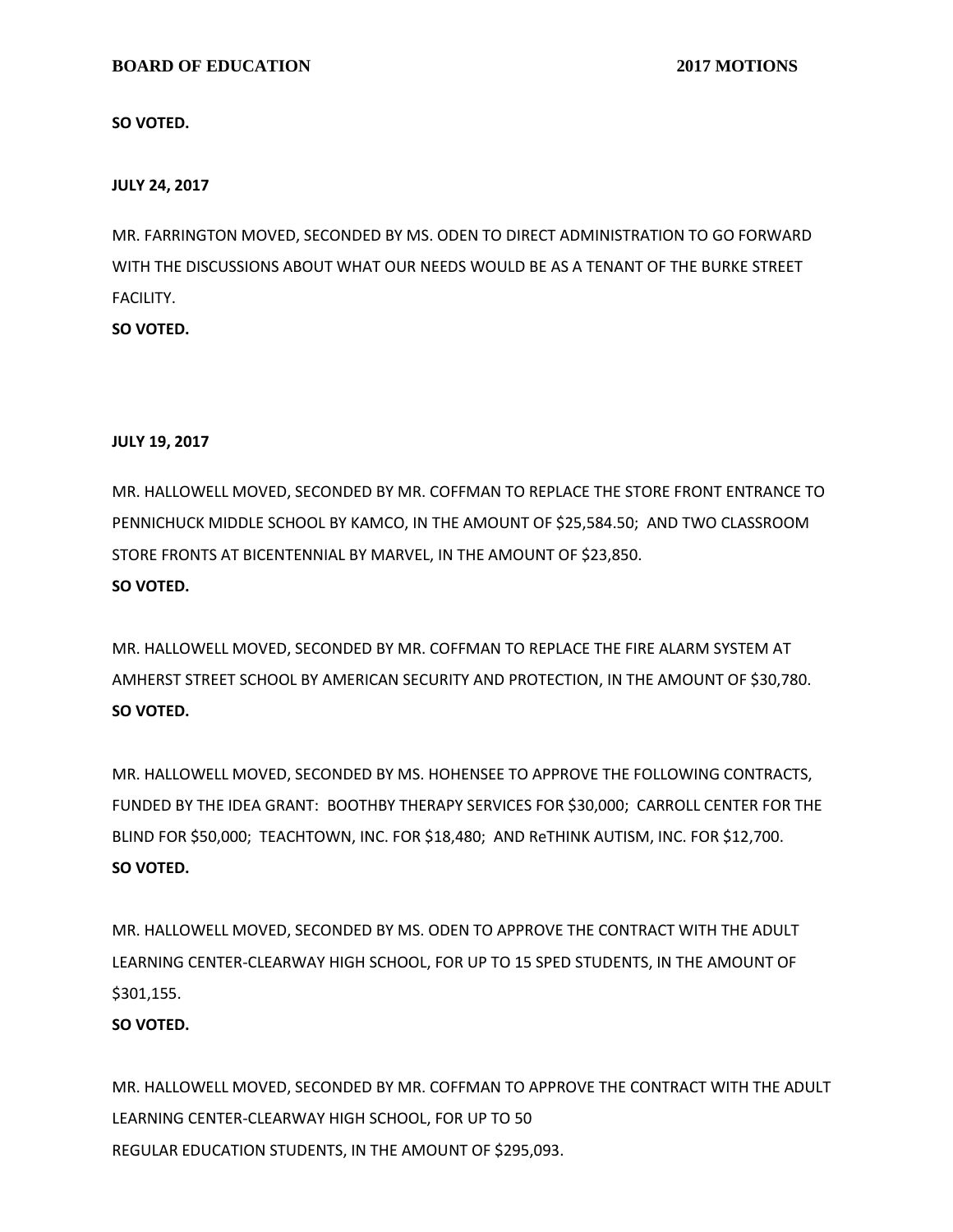#### **SO VOTED.**

MR. HALLOWELL MOVED, SECONDED BY MS. ODEN TO APPROVE AND PLACE ON FILE, THE JUNE FY17 FINANCIAL REPORT, AND THE JUNE FY17 TRANSFER REPORT, AS PRESENTED. **SO VOTED.**

MS. ODEN MOVED, SECONDED BY MS. HOHENSEE TO APPROVE THE REVISED PERSONNEL RECOMMENDATIONS DATED JULY 19, 2017. **SO VOTED.**

MS. ODEN MOVED, SECONDED BY DR. MUROTAKE TO APPROVE THE REIMBURSEMENT OF TRAVEL EXPENSES FOR DR. MOSLEY FOR A TOTAL OF \$785.49.

**SO VOTED UNANIMOUSLY BY ROLL CALL.**

#### **JULY 10, 2017**

MS. ODEN MOVED, SECONDED BY MR. COFFMAN TO ELECT LAURIE ROTHHAUS AS THE INTERIM DIRECTOR OF ADULT EDUCATION, AT A PRORATED ANNUAL SALARY OF \$66,815. **SO VOTED.**

MS. ODEN MOVED, SECONDED BY MS. HOHENSEE TO APPROVE THE REVISED PERSONNEL AND ADMINISTRATIVE RECOMMENDATIONS DATED JULY 10, 2017. **SO VOTED.**

MR. HALLOWELL MOVED, SECONDED BY DR. MUROTAKE AMEND POLICY DKD, BY STRIKING THE LINE THAT READS, "THEY SHALL COMPLY WITH ANY REASONABLE REQUEST FOR BILLING RECORDS AND USAGE INFORMATION", AND REPLACE IT WITH, "THE EMPLOYEE SHALL PROVIDE ON REQUEST, VERIFICATION OF AN ACTIVE CELL PHONE SERVICE."

# **SO VOTED.**

MS. VAN TWUYVER MOVED, SECONDED BY MR. MOSHER TO APPROVE POLICY DKD – CELL PHONE AND MOBILE DEVICE, AS AMENDED. **SO VOTED.**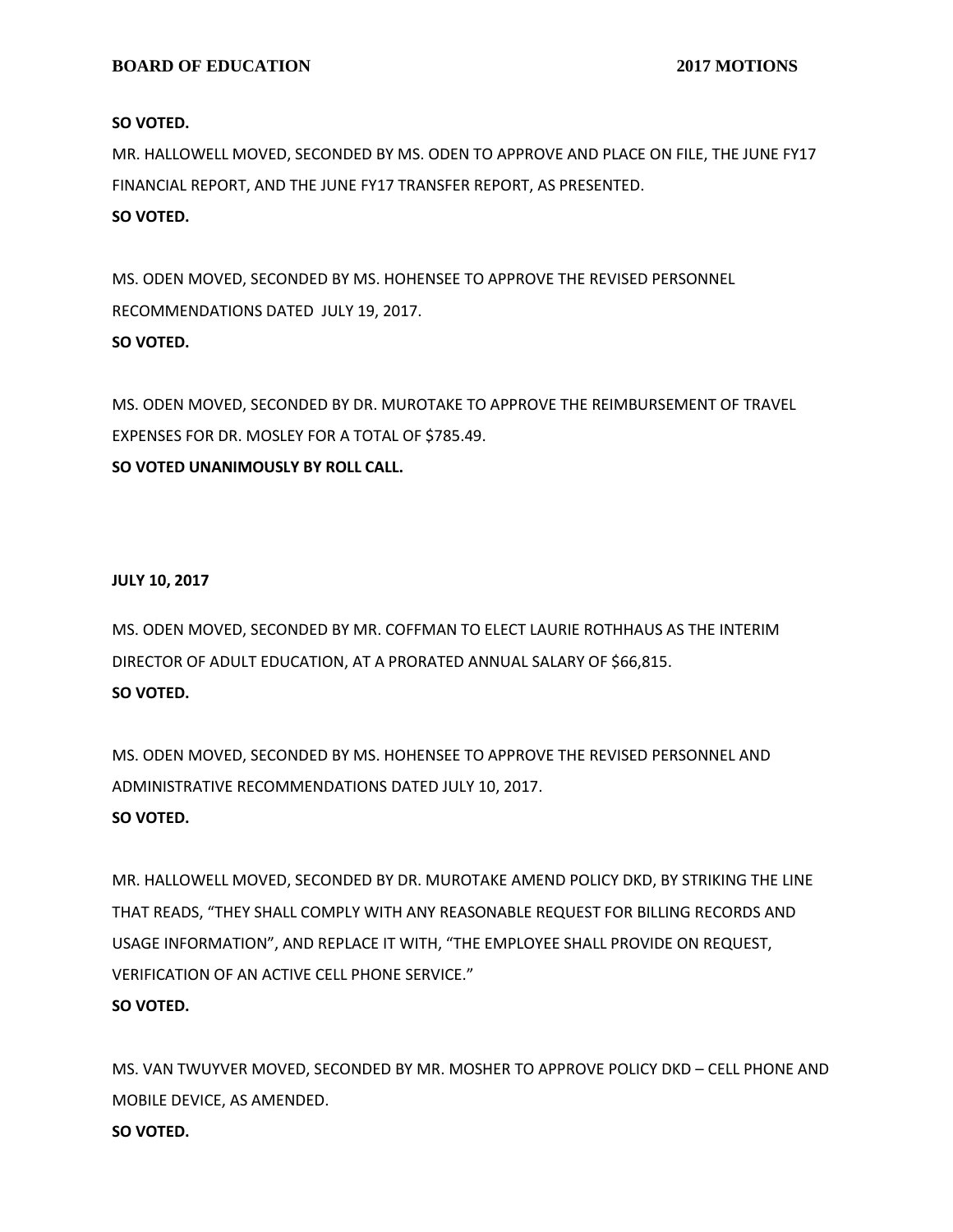MS. HOHENSEE MOVED, SECONDED BY DR. MUROTAKE TO AMEND POLICY DKD-R – CELL PHONE AND MOBILE DEVICE REQUEST FORM, TO CHANGE THE DOLLAR AMOUNTS TO \$20 FOR CELL PHONE AND \$40 FOR SMARTPHONE, AND TO DELETE THE REST OF THE SENTENCE IN OPTION 1. **SO VOTED.**

MS. HOHENSEE MOVED, SECONDED BY DR. MUROTAKE TO APPROVE POLICY DKD-R – CELL PHONE AND MOBILE DEVICE REQUEST FORM, AS AMENDED. **SO VOTED.**

MR. COFFMAN MOVED, SECONDED BY MS. HOHENSEE TO BRING THIS ISSUE TO THE BOARD RIGHT NOW.

**Motion fails**.

#### **JUNE 26, 2017**

DR. MUROTAKE MOVED, SECONDED BY MS. HOHENSEE TO ELECT MARIE ALSUP, PRINCIPAL, SUNSET HEIGHTS ELEMENTARY SCHOOL, FOR THE 2017-18 SCHOOL YEAR, AT AN ANNUAL SALARY OF \$93,250. **SO VOTED.**

DR. MUROTAKE MOVED, SECONDED BY MS. HOHENSEE TO ELECT JASON TESINI AS ASSISTANT PRINCIPAL OF PENNICHUCK MIDDLE SCHOOL, FOR THE 2017-2018 AT AN ANNUAL SALARY OF \$90,500. **SO VOTED.**

DR. MUROTAKE MOVED, SECONDED BY MS. HOHENSEE TO APPROVE THE REVISED PERSONNEL RECOMMENDATIONS DATED JUNE 26, 2017. **SO VOTED BY ROLL CALL.** (7-0; Ms. Oden Abstained)

MR. HALLOWELL MOVED, SECONDED BY MR. COFFMAN TO APPROVE THE TITLE I LEASE AT THE FIRST CHURCH IN NASHUA FOR A TOTAL OF \$46,152 TO BE PAID FOR WITH TITLE I GRANT, ACCOUNT 91.3800.991160 54899 (TITLE I GRANT). **SO VOTED.**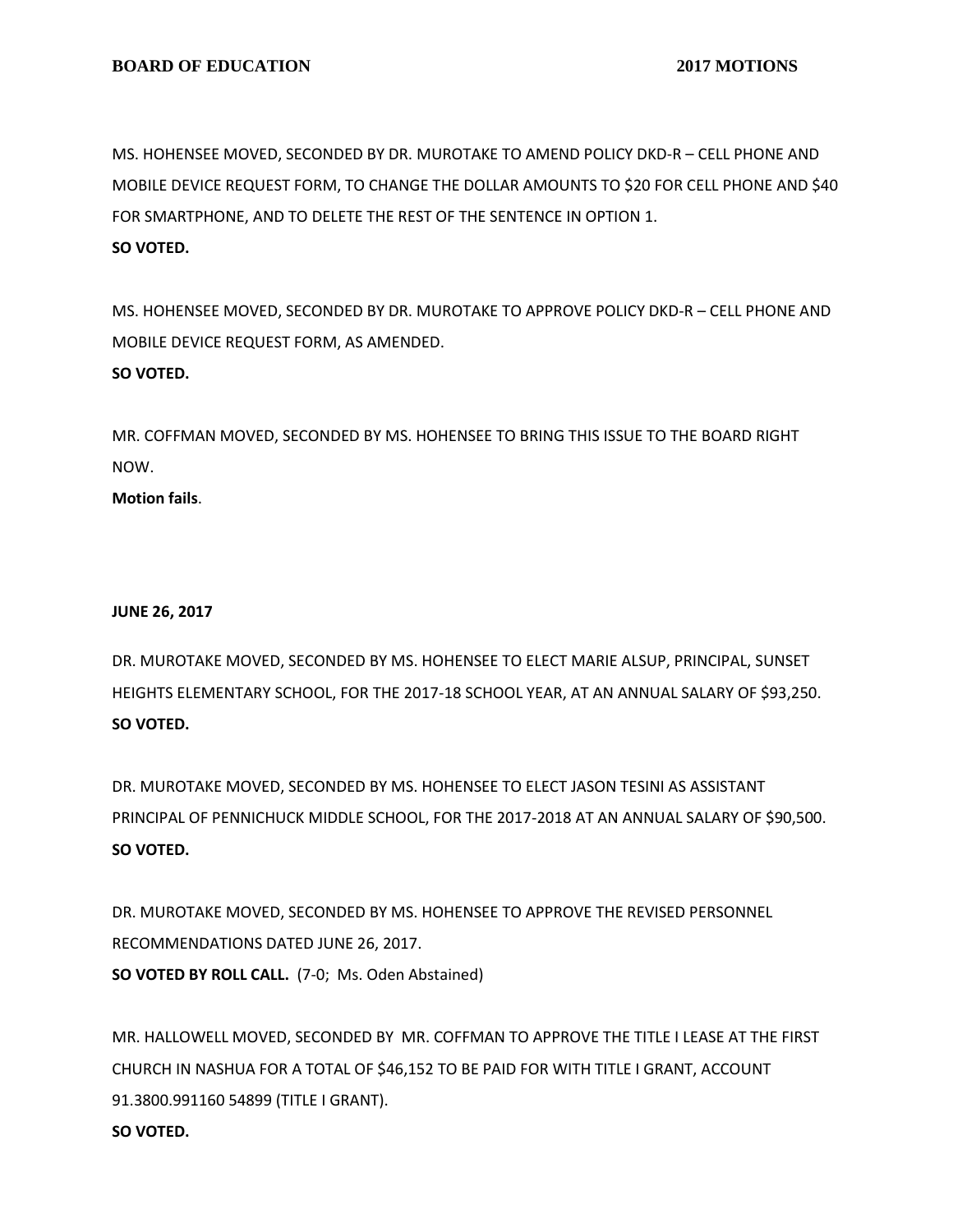MR. HALLOWELL MOVED, SECONDED BY MS. HOHENSEE TO APPROVE THE REQUEST FOR ADDITIONAL JANITORIAL EQUIPMENT, AS OUTLINED IN THE MEMO FROM SHAWN SMITH DATED JUNE 7, 2017, IN THE AMOUNT OF \$41,903.99, ACCOUNT 91.1.222260 61428.

# **SO VOTED.**

MR. HALLOWELL MOVED, SECONDED BY MR. MOSHER TO APPROVE THE CONTRACT FOR SERVICES WITH ABC PHYSICAL THERAPY, IN AN AMOUNT NOT TO EXCEED \$220,946, ACCOUNT 91.1.022160 53614.

#### **SO VOTED.**

MR. HALLOWELL MOVED, SECONDED BY MR. MOSHER TO APPROVE THE CONTRACT WITH CLARK ASSOCIATES IN AN AMOUNT NOT TO EXCEED \$779,054, ACCOUNT 91.1.022160 53614. **SO VOTED.**

MR. HALLOWELL MOVED, SECONDED BY MS. HOHENSEE TO ACCEPT THE COLLEEN DARWISH SCHOLARSHIP FUND.

## **SO VOTED.**

MR. HALLOWELL MOVED, SECONDED BY MS. HOHENSEE TO APPROVE THE MAY FY17 TRANSFER REPORT.

# **SO VOTED.**

MR. HALLOWELL MOVED, SECONDED BY MS. HOHENSEE TO APPROVE THE TECHNOLOGY PURCHASES OUTLINED IN MR. FARRENKOPF'S MAY 9TH MEMO USING FY18 FUNDS, NOT TO EXCEED \$435K, ACCOUNT 91.1.992225 71221, AND TO APPROVE A \$415 MONTHLY INCREASE FOR 1 GIG/SEC. TO IMPROVE INTERNET CAPACITY.

## **SO VOTED.**

MR. HALLOWELL MOVED, SECONDED BY MS. HOHENSEE TO FURTHER AMEND, TO CHANGE THE AMOUNTS FROM \$25 TO \$40, AND FROM \$17 TO \$20. **SO VOTED.**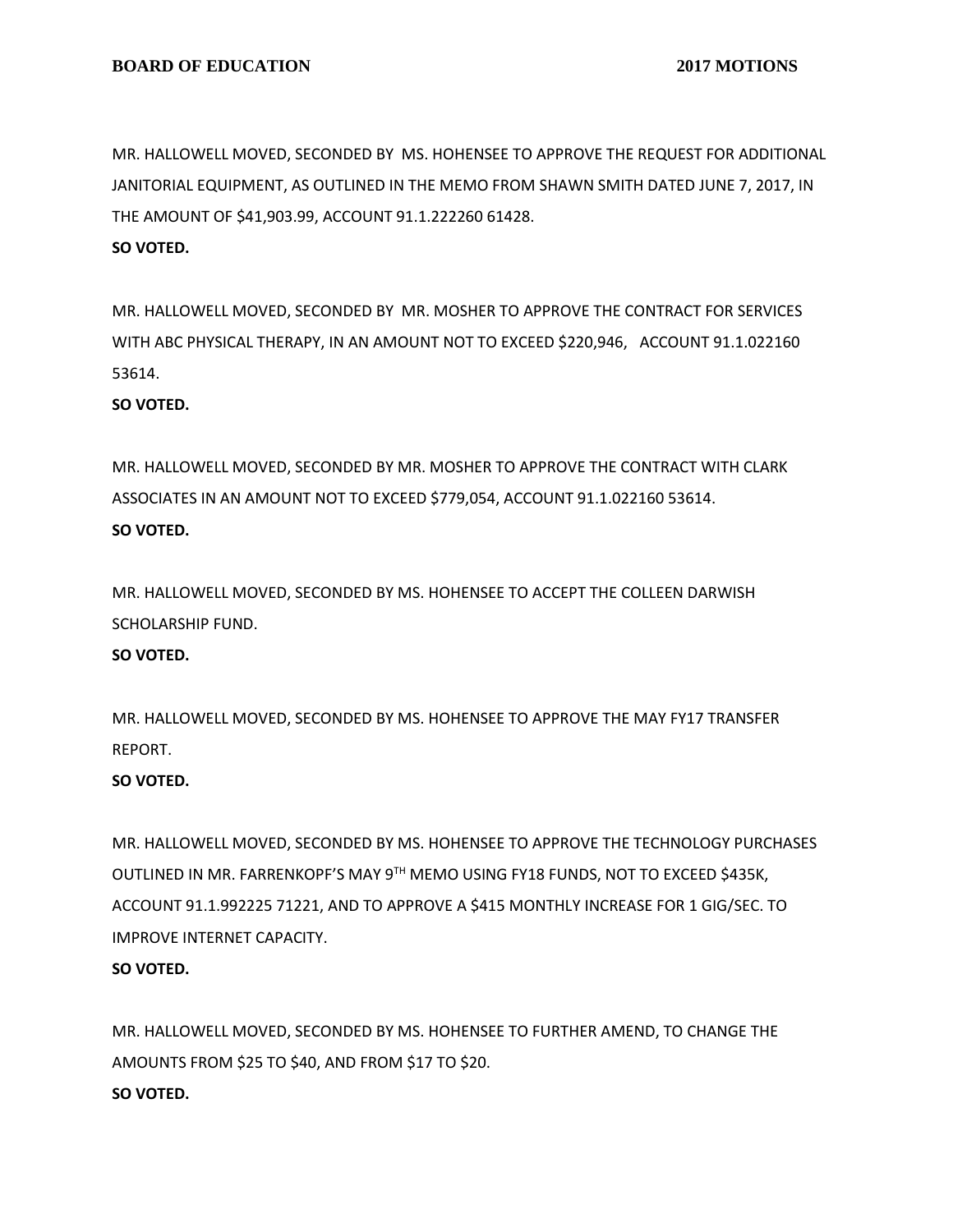MS. HOHENSEE MOVED, SECONDED BY MR. COFFMAN TO RESTORE THE PARAGRAPH IN BLUE ON PAGE ONE, WHICH SAYS "AS OF AUGUST OF 2017 THE ALLOWANCE WILL BE \$40 A MONTH FOR A MOBILE DEVICE SMART PHONE OR \$20 FOR A CELL PHONE. THIS ALLOWANCE DOES NOT CONSTITUTE AN INCREASE IN BASE PAY AND WILL NOT BE INCLUDED IN THE CALCULATION OF PERCENTAGE INCREASE TO BASE PAY DUE TO ANNUAL RAISES, JOB UPGRADES OR BENEFITS BASED ON A PERCENTAGE OF SALARY, ETC."

**SO VOTED BY ROLL CALL.** (6-2; Nay: Ms. Van Twuyver, Mr. Mosher)

MS. VAN TWUYVER MOVED, SECONDED BY MS. HOHENSEE TO APPROVE POLICY ECAF – USE OF CAMERAS ON SCHOOL BUSES, AS AMENDED. **SO VOTED.**

MR. HALLOWELL MOVED, SECONDED BY MS. ODEN TO ACCEPT GRANT FUNDS FROM NASHUA EDUCATION FOUNDATION. **SO VOTED.**

## **JUNE 20, 2017**

MS. HOHENSEE MOVED, SECONDED BY MS. ODEN TO AMEND THE MOTION, TO REMOVE THE \$5,000 CLEARWAY REDUCTION.

**Motion Fails by roll call.** (3-3: Yes: Ms. Oden, Ms. Hohensee, Mr. Coffman)

MR. HALLOWELL MOVED, SECONDED BY MR. COFFMAN TO APPROVE THE FY18 BUDGET REDUCTIONS AS OUTLINED IN THE JUNE 19, 2017 MEMO FROM MR. DONOVAN.

**SO VOTED BY ROLL CALL.** (4-2; Nay: Ms. Oden, Ms. Hohensee)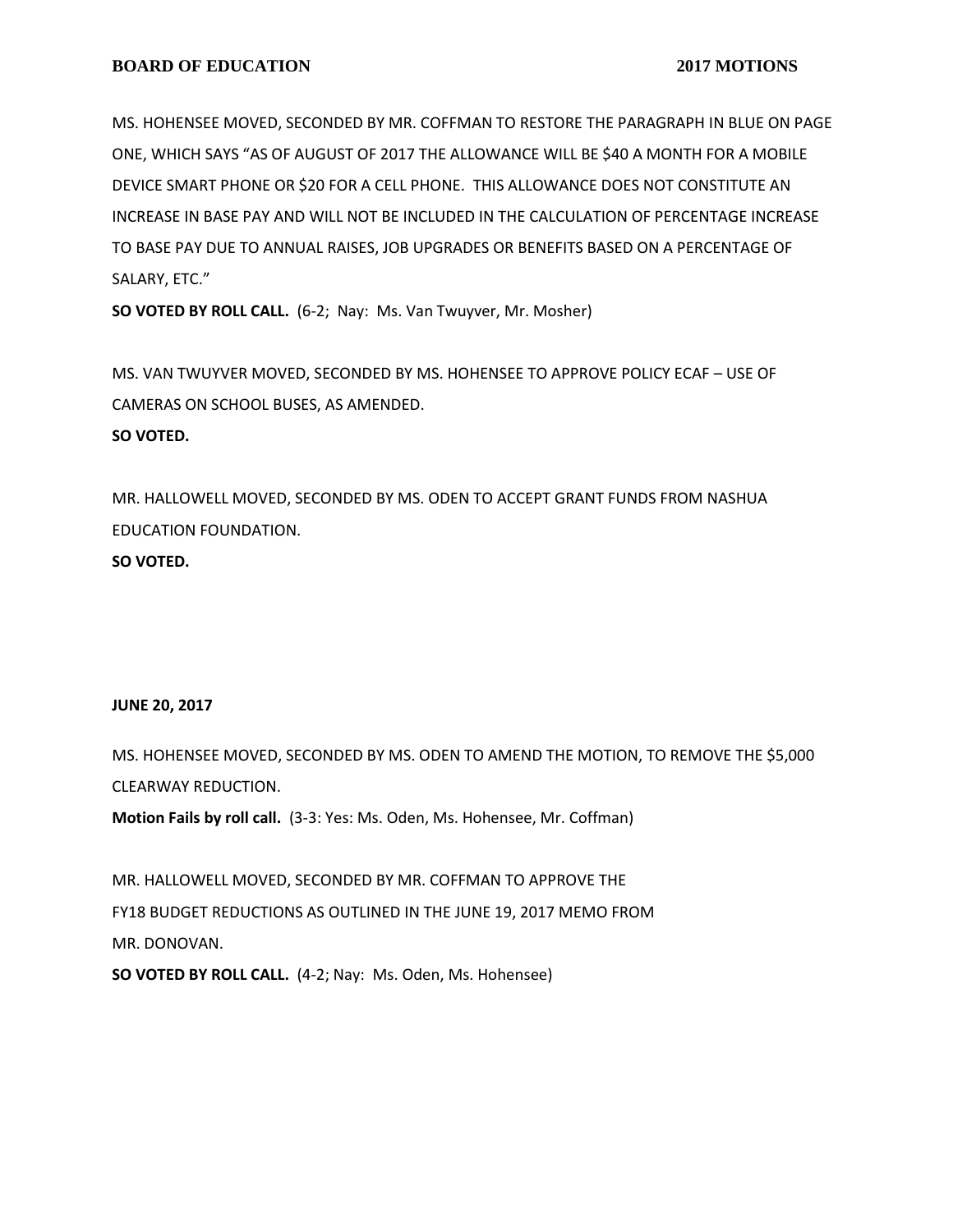#### **JUNE 12, 2017**

MS. HOHENSEE MOVED, SECONDED BY MR. COFFMAN AMEND THE MOTION TO READ AS FOLLOWS: TO REFRAME THE HIGH SCHOOL GRADING SYSTEM TO: KEEP COMPETENCY INSTRUCTION, NOT COMPETENCY GRADING; RESPECT AND PRESERVE THE CONTRACTUAL "RIGHT AND RESPONSIBILITY OF TEACHERS TO GRADE PUPILS"; USE A 100 POINT BACK-END ARITHMETIC CALCULATOR; MAINTAIN THE TRADITIONAL "A+ TO F" GRADES ON STUDENT REPORT CARDS; REQUIRE A GRADE OF 70 OR HIGHER TO PASS A COURSE; AND INCLUDE A RECOVERY PROCESS THROUGH AN "INCOMPLETE" GRADE AT THE DISCRETION OF THE TEACHER.

**Motion Fails by roll call.** (6-3; Yes: Dr. Murotake, Ms. Hohensee, Mr. Coffman)

TO REFRAME THE HIGH SCHOOL GRADING SYSTEM TO: KEEP COMPETENCY INSTRUCTION, NOT COMPETENCY GRADING; RESPECT AND PRESERVE THE CONTRACTUAL "RIGHT AND RESPONSIBILITY OF TEACHERS TO GRADE PUPILS"; USE A 100 POINT BACK-END ARITHMETIC CALCULATOR; MAINTAIN THE TRADITIONAL "A+ TO F" GRADES ON STUDENT REPORT CARDS; REQUIRE A GRADE OF 70 OR HIGHER TO PASS A COURSE; AND INCLUDE A RECOVERY PROCESS THROUGH AN "INCOMPLETE" GRADE AT THE DISCRETION OF THE TEACHER.

**Motion Fails by roll call.** (6-3; Yes: Dr. Murotake, Ms. Hohensee, Mr. Coffman)

MRS. ZIEHM MOVED, SECONDED BY MS. ODEN TO ELECT GARTH MCKINNEY, ASSISTANT SUPERINTENDENT OF CURRICULUM & INSTRUCTION, FOR THE 2017-18 SCHOOL YEAR, AT AN ANNUAL SALARY OF \$111,550.

#### **SO VOTED.**

MRS. ZIEHM MOVED, SECONDED BY MS. ODEN TO ELECT DONNA FITZPATRICK, ASSISTANT SUPERINTENDENT OF ACCOUNTABILITY AND ASSESSMENT, FOR THE 2017-18 SCHOOL YEAR, AT AN ANNUAL SALARY OF \$113,550. **SO VOTED.**

MRS. ZIEHM MOVED, SECONDED BY MS. ODEN TO ELECT IAN ATWELL AS PRINCIPAL OF ELM STREET MIDDLE SCHOOL, FOR THE 2017-2018 SCHOOL YEAR, AT AN ANNUAL SALARY OF \$96,750. **SO VOTED.**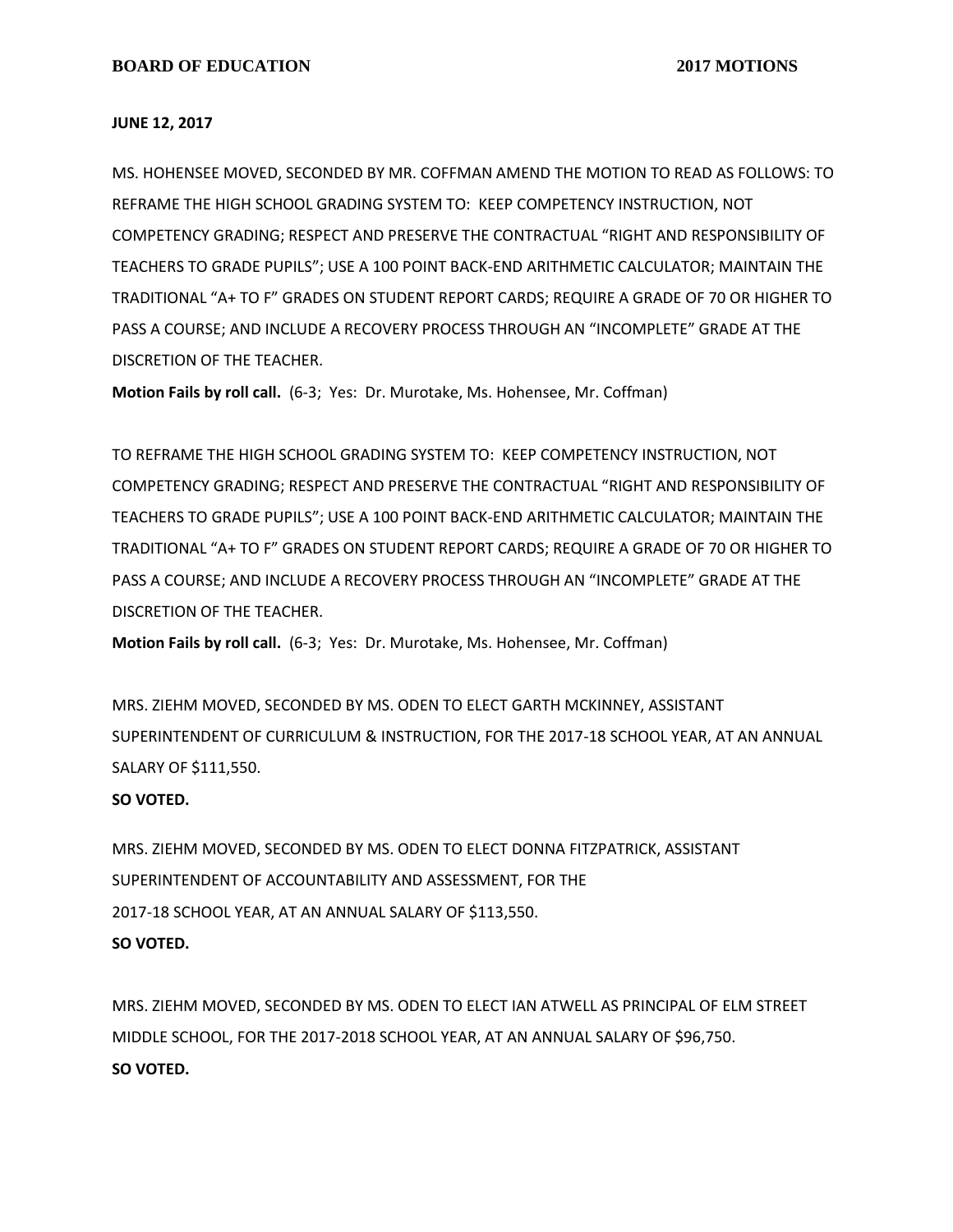MRS. ZIEHM MOVED, SECONDED BY MS. ODEN TO ELECT KELLY HOLMES, ASSISTANT PRINCIPAL, ELM STREET MIDDLE SCHOOL, FOR THE 2017-18 SCHOOL YEAR, AT AN ANNUAL SALARY OF \$84,250. **SO VOTED.**

MRS. ZIEHM MOVED, SECONDED BY MS. ODEN TO APPROVAL OF A 2.5% SALARY INCREASE FOR NON-AFFILIATED STAFF, EFFECTIVE JULY 1, 2017.

## **SO VOTED.**

MRS. ZIEHM MOVED, SECONDED BY MS. ODEN TO APPROVE THE REVISED PERSONNEL RECOMMENDATIONS DATED JUNE 12, 2017. **SO VOTED.**

# **JUNE 05, 2017**

MR. HALLOWELL MOVED, SECONDED BY MRS. ZIEHM TO APPROVE THE PURCHASE OF TECHNOLOGY (CHROMEBOOKS, iPADS AND PROJECTORS) UTILIZING TITLE I FUNDS NOT TO EXCEED \$246,000. **SO VOTED.**

## **MAY 30, 2017**

MS. VAN TWUYVER MOVED, SECONDED BY MS. HOHENSEE TO APPROVE POPPS POLICY JLDBA – BEHAVIOR MANAGEMENT & INTERVENTION, AS AMENDED. **SO VOTED UNANIMOUSLY BY ROLL CALL.**

MS. VAN TWUYVER MOVED, SECONDED BY MS. HOHENSEE TO APPROVE POPPS POLICY JKAA-R – PROCEDURE FOR THE USE OF CHILD RESTRAINT & SECLUSION, AS AMENDED. **SO VOTED UNANIMOUSLY BY ROLL CALL.**

MS. VAN TWUYVER MOVED, SECONDED BY MS. HOHENSEE TO APPROVE POPPS POLICY ECA-R – DISTRICT SECURITY PROCEDURES, AS AMENDED.

**SO VOTED UNANIMOUSLY BY ROLL CALL.**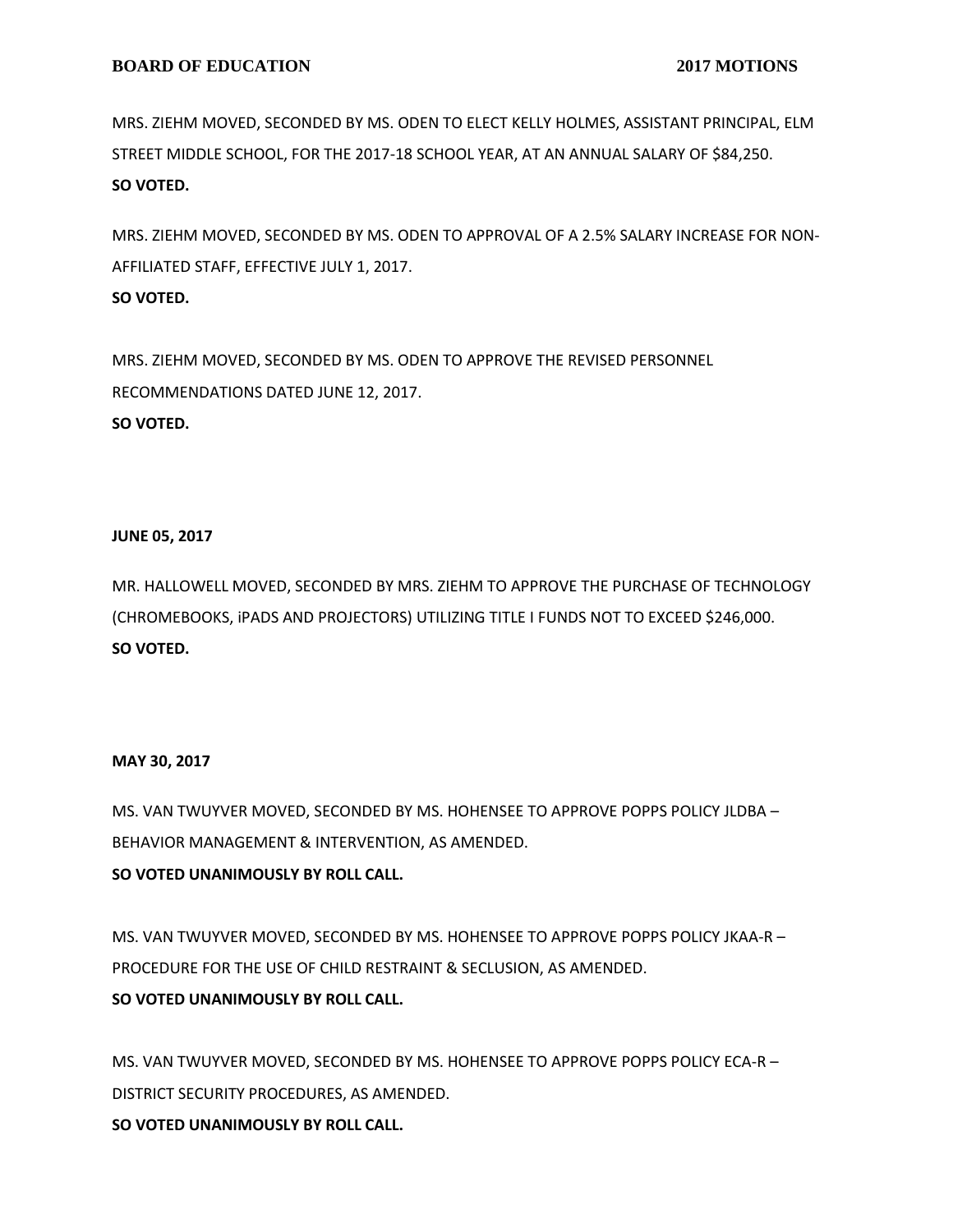MR. HALLOWELL MOVED, SECONDED BY MS. HOHENSEE TO RE-APPOINT MR. SMITH FOR AN ADDITIONAL TERM ENDING IN 2018, AND MR. SNYDER FOR AN ADDITIONAL TERM ENDING IN 2019, TO THE EDMUND KEEFE AUDITORIUM COMMISSION.

# **SO VOTED.**

MR. HALLOWELL MOVED, SECONDED BY MS. VAN TWUYVER TO REFER THE BRENTWOOD REQUEST FOR PLANNING TIME TO THE C&E COMMITTEE FOR DISCUSSION. **SO VOTED.**

#### **MAY 08, 2017**

MR. HALLOWELL MOVED, SECONDED BY MR. COFFMAN TO APPROVE A PAVING CONTRACT WITH E. J. PAVING OF METHUEN, MA, FOR PAVING NEEDS AT LEDGE STREET, BICENTENNIAL, AND PENNICHUCK MIDDLE SCHOOL, IN THE AMOUNT OF \$164,000.

# **SO VOTED.**

MR. HALLOWELL MOVED, SECONDED BY MR. COFFMAN TO APPROVE FOR PAVING TO BE DONE AT NHS NORTH WITH E. J. PAVING OF METHUEN, MA, IN AN AMOUNT NOT TO EXCEED \$50,000, ACCOUNT. **SO VOTED.**

MR. HALLOWELL MOVED, SECONDED BY MR. COFFMAN TO ACCEPT AND PLACE ON FILE THE SINGLE AUDIT FOR YEAR ENDING JUNE 30, 2016, AND THE QUARTERLY CREDIT CARD REPORT. **SO VOTED.**

MS. VAN TWUYVER MOVED, SECONDED BY MS. HOHENSEE TO APPROVE POPPS POLICY IHCD – ADVANCED COURSE WORK/ADVANCED PLACEMENT COURSES. **SO VOTED.**

MS. VAN TWUYVER MOVED, SECONDED BY MS. HOHENSEE TO APPROVE POPPS POLICY GCI – PROFESSIONAL DEVELOPMENT & RESCIND POPPS 2360. **SO VOTED.**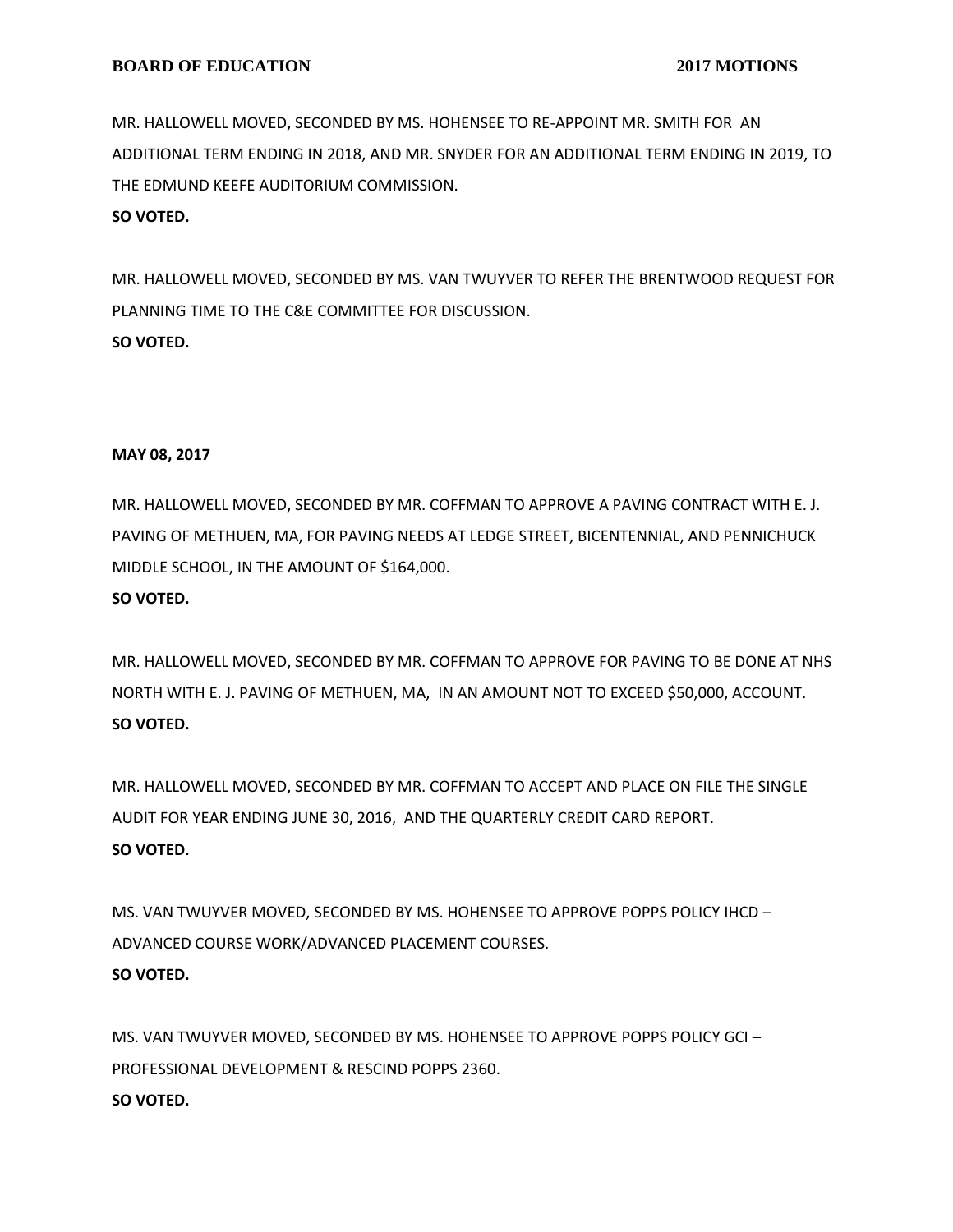MS. VAN TWUYVER MOVED, SECONDED BY MS. HOHENSEE TO APPROVE POPPS POLICY ECA – DISTRICT SECURITY.

**SO VOTED.**

MS. VAN TWUYVER MOVED, SECONDED BY MS. HOHENSEE TO APPROVE POPPS POLICY ECAF – USE OF CAMERAS ON SCHOOL BUSES & RESCIND POPPS 5421. **SO VOTED.**

MRS. ZIEHM MOVED, SECONDED BY MS. HOHENSEE TO APPROVE CHERRIE FULTON AS PRINCIPAL OF DR. CRISP ELEMENTARY SCHOOL AT AN ANNUAL SALARY OF \$98,750, EFFECTIVE JULY 1, 2017. **SO VOTED.**

MRS. ZIEHM MOVED, SECONDED BY MS. HOHENSEE TO APPROVE THE TEACHER / PRINCIPAL RE-NOMINATION LIST DATED MAY 8, 2017. **SO VOTED.**

MR. FARRINGTON MOVED, SECONDED BY DR. MUROTAKE TO APPROVE THE ENGLISH LANGUAGE ARTS MIDDLE SCHOOL RESOURCE ADOPTION AS RECOMMENDED. **SO VOTED BY ROLL CALL.** (6-2; Nay: Ms. Hohensee, Mr. Coffman)

#### **APRIL 10, 2017**

MRS. ZIEHM MOVED, SECONDED BY TO DR. MUROTAKE TO AMEND THE AMENDMENT TO ADD, "AND THE SCHOOL DISTRICT SHALL NOT FORMALLY ADOPT THE NGSS UNTIL THE CONCLUSION AND EVALUATION OF THE ONE YEAR PILOT PROGRAM."

## **SO VOTED UNANIMOUSLY BY ROLL CALL.**

MR. HALLOWELL MOVED, SECONDED BY MS. ODEN TO AMEND THE MOTION TO READ: THE NASHUA BOE SUPPORTS A NEXT GENERATION SCIENCE PILOT PROGRAM IN THE 2017-2018 SCHOOL YEAR, AND THE SCHOOL DISTRICT SHALL NOT FORMALLY ADOPT THE NGSS UNTIL THE CONCLUSION AND EVALUATION OF THE ONE YEAR PILOT PROGRAM.

**SO VOTED UNANIMOUSLY BY ROLL CALL.**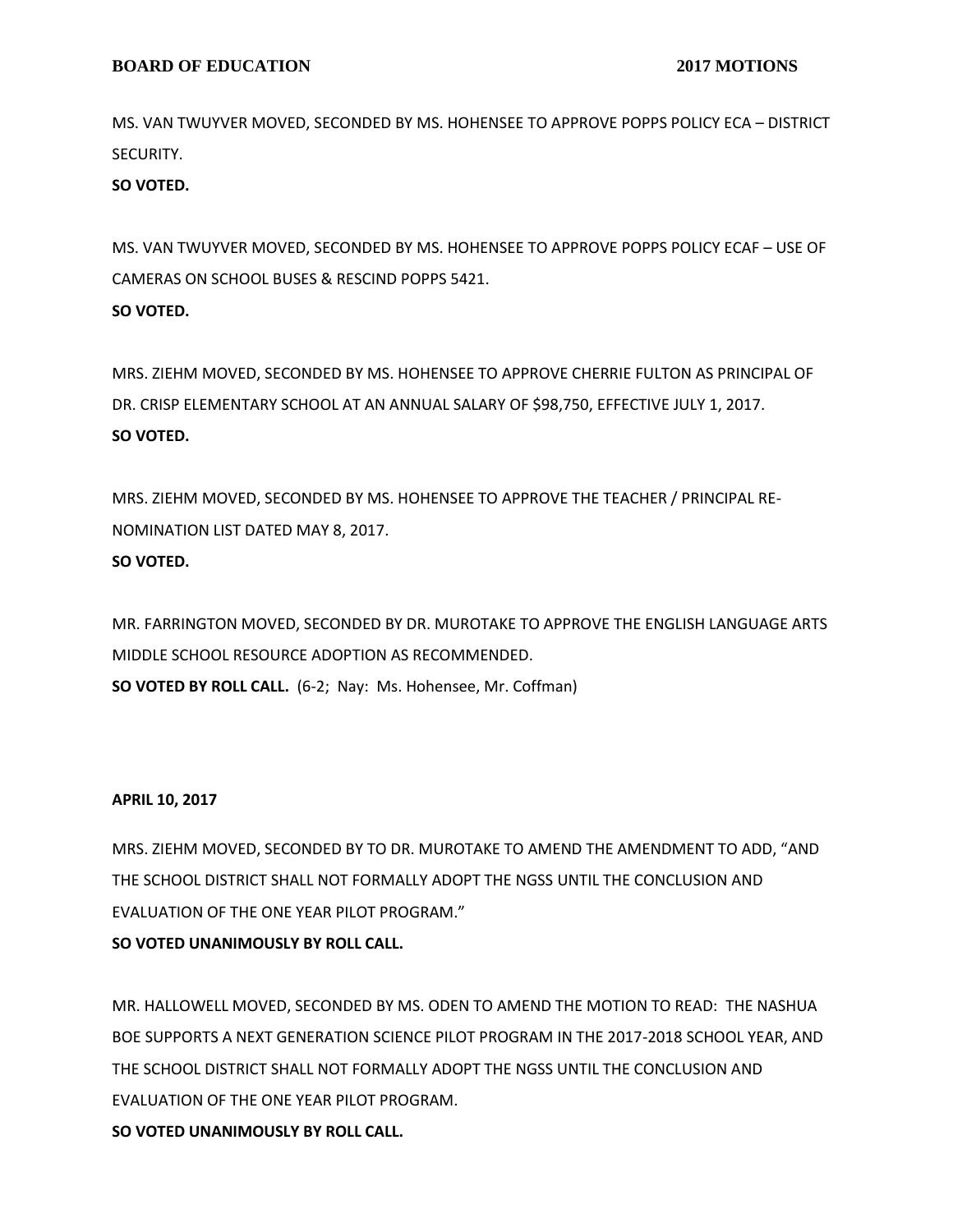MR. HALLOWELL MOVED, SECONDED BY MS. ODEN TO APPROVE THE MOTION AS AMENDED, WHICH READS: THE NASHUA BOE SUPPORTS A NEXT GENERATION SCIENCE PILOT PROGRAM IN THE 2017-2018 SCHOOL YEAR, AND THE SCHOOL DISTRICT SHALL NOT FORMALLY ADOPT THE NGSS UNTIL THE CONCLUSION AND EVALUATION OF THE ONE YEAR PILOT PROGRAM.

**SO VOTED UNANIMOUSLY BY ROLL CALL.**

MR. HALLOWELL MOVED, SECONDED BY MS. ODEN TO CANCEL THE APRIL 19, 2017 BOE MEETING. **SO VOTED.**

MRS. ZIEHM MOVED, SECONDED BY TO APPROVE THE REVISED PERSONNEL RECOMMENDATIONS DATED APRIL 10, 2017, WHICH WERE APPROVED AT THE HR COMMITTEE EARLIER TONIGHT. **SO VOTED.**

#### **APRIL 03, 2017**

MR. HALLOWELL MOVED, SECONDED BY MS. HOHENSEE TO AMEND THE AMENDMENT, TO REMOVE \$150,000 FROM THE SALARY CONTINGENCY LINE.

**SO VOTED BY ROLL CALL. (8-1; Nay: Mr. Farrington)**

MS. HOHENSEE MOVED, SECONDED BY TO AMEND THE MOTION TO ADD THE THREE MIDDLE SCHOOL TEACHERS BACK INTO THE BUDGET, AT A COST OF \$150,000, AND REMOVE \$150,000 FROM THE SALARY CONTINGENCY LINE, MAKING IT BUDGET NEUTRAL.

**SO VOTED BY ROLL CALL. (7-2; Nay: Mr. Hallowell, Mr. Farrington)**

MS. HOHENSEE MOVED, SECONDED BY MR. COFFMAN TO AMEND THE MOTION TO ADD, "AND CHARGE PARENTS WHO DON'T QUALIFY FOR FREE & REDUCED LUNCH, \$70 PER WEEK FOR ALL DAY KINDERGARTEN."

**Motion Fails by roll call. (3-6; Yes: Dr. Murotake, Ms. Hohensee, Mr. Coffman)**

MS. HOHENSEE MOVED, SECONDED BY MR. COFFMAN TO ADD \$150,000 TO THE BUDGET IN ORDER TO HIRE 4 CUSTODIANS.

**Motion Fails by roll call. (2-7; Yes: Ms. Hohensee, Mr. Coffman)**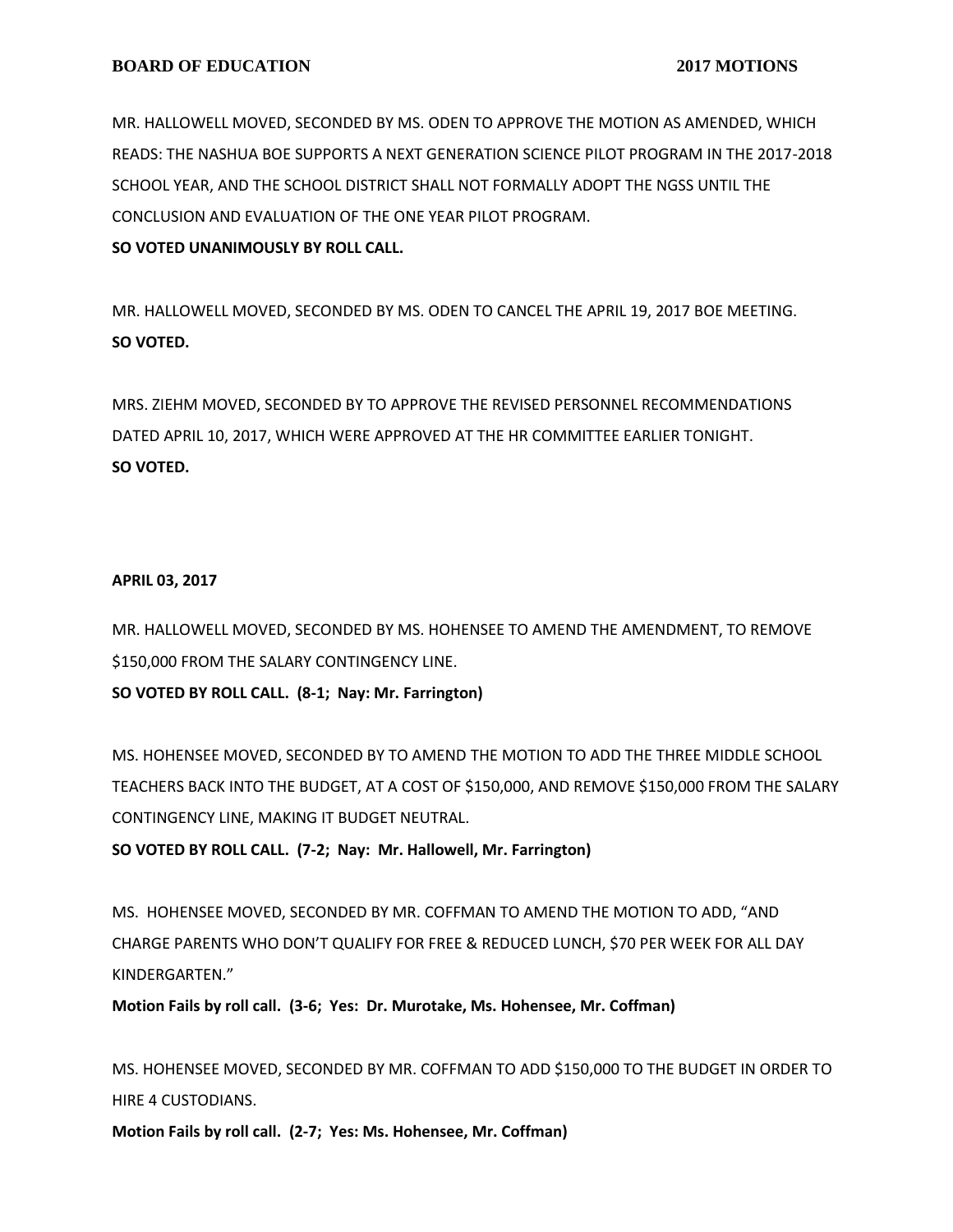MR. HALLOWELL MOVED, SECONDED BY MR. FARRINGTON TO APPROVE THE FY2018 BUDGET, AT AN INCREASE OF 2.01%.

**SO VOTED BY ROLL CALL. (6-3; Nay: Dr. Murotake, Ms. Hohensee, Mr. Coffman)**

MRS. ZIEHM MOVED, SECONDED BY MS. HOHENSEE TO AMEND THE MOTION TO SAY THAT THIS CONVERSATION WILL NOT START UNTIL OUR NEW SUPERINTENDENT HAS JOINED US. **SO VOTED. (5-4)**

MR. COFFMAN MOVED, SECONDED BY MS. HOHENSEE THAT THE BUDGET COMMITTEE DISCUSS AND APPROVE THE BUDGET PROCESS FOR NEXT YEAR, AFTER THE NEW SUPERINTENDENT HAS JOINED US. **SO VOTED.**

#### **MARCH 27, 2017**

MR. HALLOWELL MOVED, SECONDED TO APPROVE THE PERSONNEL RECOMMENDATIONS DATED MARCH 16, 2017.

**SO VOTED BY ROLL CALL.** (Abstained: Ms. Oden)

MR. HALLOWELL MOVED, SECONDED BY MS. HOHENSEE TO APPROVE THE NHS NORTH RAISED BEDS PROJECT – NH FARM-TO-SCHOOL PROGRAM. **SO VOTED.**

MR. HALLOWELL MOVED, SECONDED BY MS. HOHENSEE TO APPROVE THE PROPOSED READING GARDEN/PEACEFUL PLAYGROUND (WITH PRIVATE FUNDING). **SO VOTED.**

MR. HALLOWELL MOVED, SECONDED BY MS. HOHENSEE TO APPROVE, PENDING THE REVIEW/APPROVAL BY CITY RISK MANAGEMENT, THE CONTRACT AT NHSS WITH JEANNE D'ARC CREDIT UNION.

# **SO VOTED.**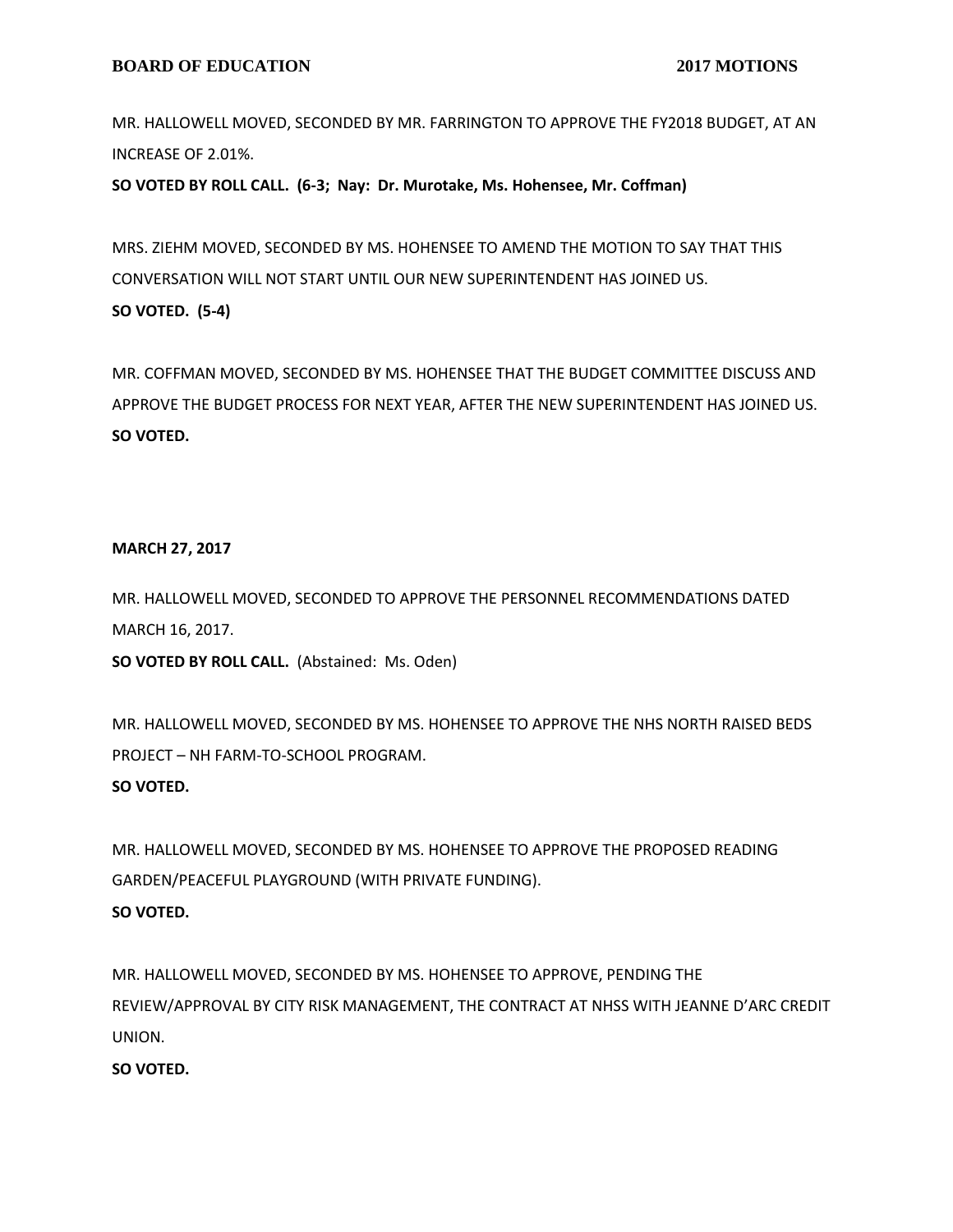MS. VAN TWUYVER MOVED, SECONDED BY MS. HOHENSEE TO APPROVE POLICY KBC – DRUG AND ALCOHOL RESOURCES AS PRESENTED.

**SO VOTED.**

MS. VAN TWUYVER MOVED, SECONDED BY MS. HOHENSEE TO APPROVE POLICY EBCB – FIRE SAFETY, AS PRESENTED.

# **SO VOTED.**

MS. VAN TWUYVER MOVED, SECONDED BY MS. HOHENSEE TO RESCIND POLICY 6410 – FIRE SAFETY. **SO VOTED.**

DR. MUROTAKE MOVED, SECONDED BY MS. HOHENSEE TO APPROVE THE MACHINING AND MANUFACTURING ALGEBRA 1 PILOT PROGRAM, AS PRESENTED TO THE C&E COMMITTEE. **SO VOTED.**

MR. FARRINGTON MOVED, SECONDED BY MS. HOHENSEE TO APPROVE A DONATION FROM THE JT FORTIN FOUNDATION FOR AUTISM TO THE NASHUA SCHOOL DISTRICT SPECIAL EDUCATION DEPARTMENT TOTALING \$1665.78.

## **SO VOTED.**

MS. HOHENSEE MOVED, SECONDED BY MR. MOSHER TO APPROVE A \$1000 DONATION FROM THE ARBY'S FOUNDATION TO FAIRGROUNDS MIDDLE SCHOOL TO SUPPORT ENDING CHILDHOOD HUNGER. **SO VOTED.**

MR. HALLOWELL MOVED, SECONDED BY MS. ODEN TO ALLOW THE NASHUA SCHOOL DISTRICT TO MAKE THE REGULAR HOURLY EMPLOYEE STAFF WHOLE FOR THE TWO DAYS OF WAIVED SCHOOL. **SO VOTED BY ROLL CALL.** (8-0; Mr. Farrington Abstained)

MR. COFFMAN MOVED, SECONDED BY DR. MUROTAKE TO PUT RECESS BEFORE LUNCH, ON THE NEXT BOE AGENDA.

**SO VOTED.**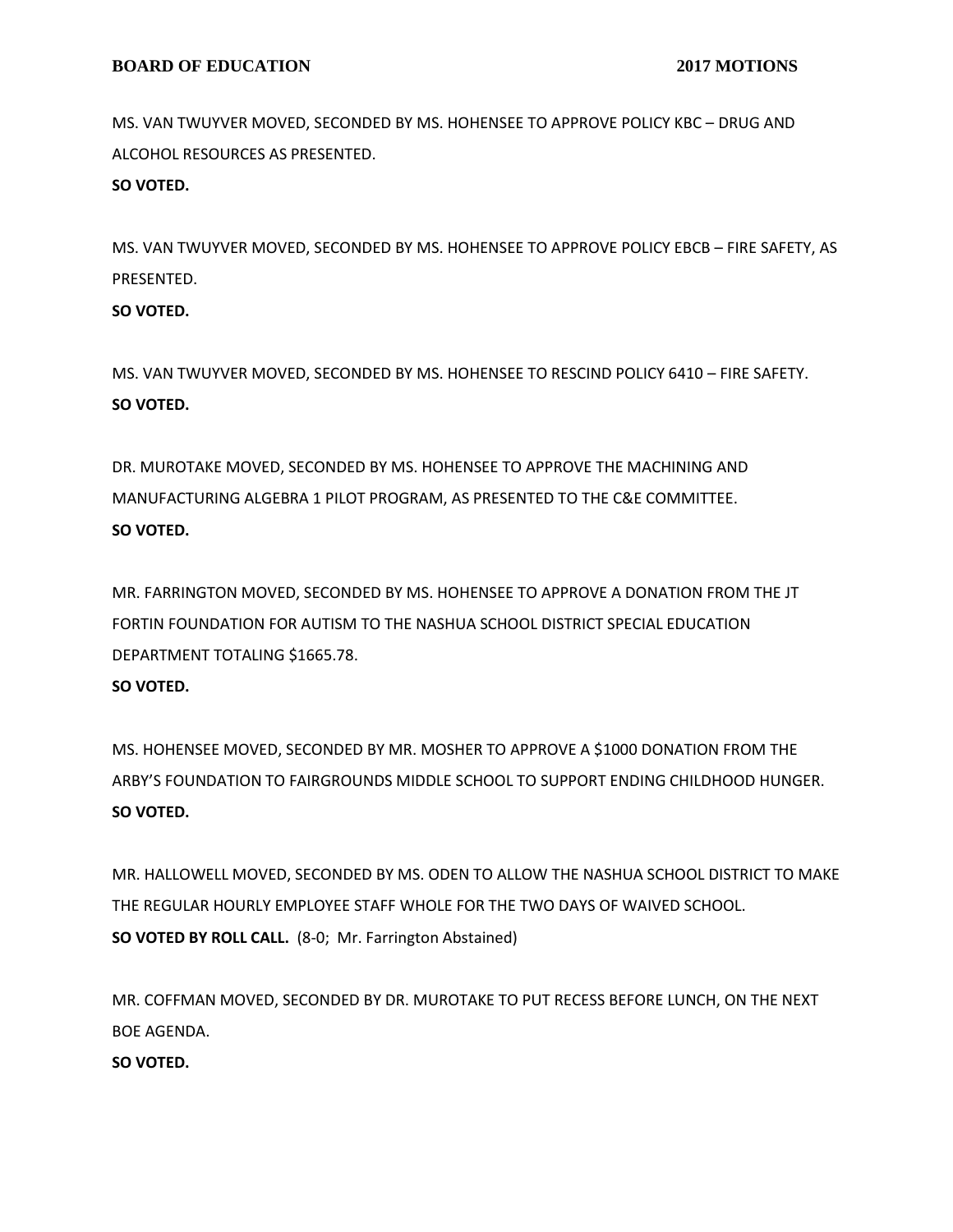#### **BOARD OF EDUCATION** 2017 MOTIONS

#### **MARCH 23, 2017**

MS. ODEN MOVED, SECONDED BY MS. HOHENSEE TO ELECT DR. JAMAL MOSLEY AS SUPERINTENDENT OF SCHOOLS EFFECTIVE JULY 1, 2017 THROUGH JUNE 30, 2021 AT A STARTING SALARY OF \$158,750. **SO VOTED BY ROLL CALL.** (5-3; Nay: Ms. Van Twuyver, Mr. Hallowell, Mr. Farrington)

#### **MARCH 13, 2017**

MR. HALLOWELL MOVED, SECONDED BY MS. HOHENSEE TO APPROVE THE NEWLY REVISED 2017-2018 SCHOOL CALENDAR.

# **SO VOTED.**

MR. HALLOWELL MOVED, SECONDED BY DR. MUROTAKE TO APPROVE THE 14-MINUTE EXTENSION TO THE END OF THE SCHOOL DAY, BEGINNING MARCH 20TH 2017, AND TO COMMUNICATE IT TO THE NTU AND THE PUBLIC.

#### **SO VOTED.**

MR. HALLOWELL MOVED, SECONDED BY MRS. ZIEHM TO DIRECT ADMINISTRATION TO SUBMIT A 2-DAY WAIVER REQUEST TO THE NH DOE.

## **SO VOTED.**

MS. HOHENSEE MOVED, SECONDED BY DR. MUROTAKE TO CHALLENGE THE CHAIR'S DECISION. **SO VOTED BY ROLL CALL.**

(5-4; Nay: Ms. Van Twuyver, Mr. Hallowell, Mr. Mosher, Mr. Farrington)

MR. HALLOWELL MOVED, SECONDED BY MR. FARRINGTON TO AMEND THE MOTION BY **REMOVING "AND BOE MEMBERS".**

**Motion Fails by roll call.** (4-5; Yes: Ms. Van Twuyver, Mr. Hallowell, Mr. Mosher, Mr. Farrington)

MRS. ZIEHM MOVED, SECONDED BY MS. HOHENSEE TO AMEND THE ILBAS POLICY TO READ, "PRINCIPALS AND BOE MEMBERS MAY INSPECT AND REVIEW STUDENT ASSESSMENT QUESTIONS, AND IF AVAILABLE, THE TEST MAKER'S SUGGESTED ANSWERS."

**SO VOTED BY ROLL CALL.** (5-4; Nay: Ms. Van Twuyver, Mr. Hallowell, Mr. Mosher, Mr. Farrington)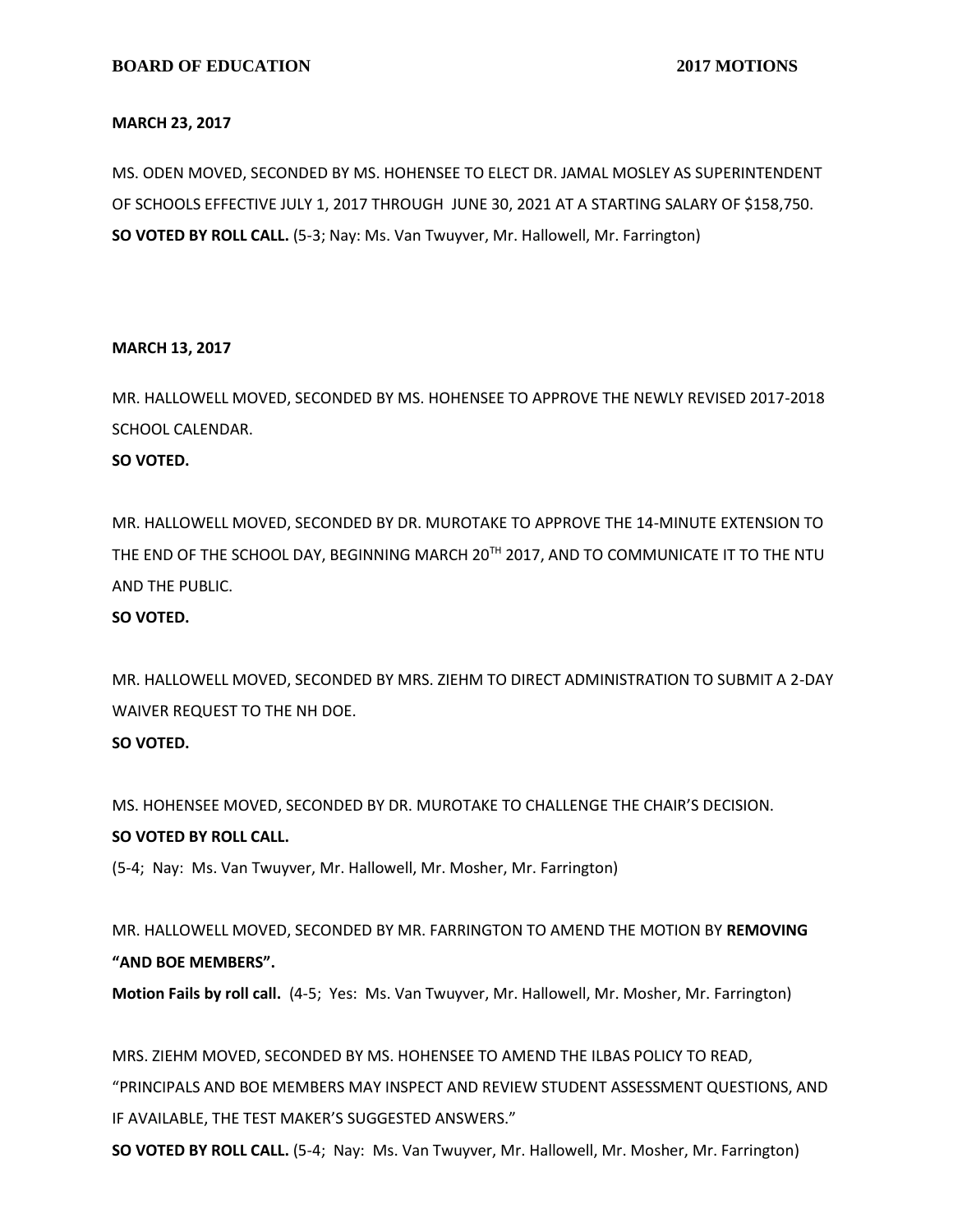MR. HALLOWELL MOVED, SECONDED BY DR. MUROTAKE TO ALLOW MR. HALLOWELL, MR. COFFMAN AND MR. DONOVAN TO REACH OUT TO CLEARWAY AND DISCUSS THEIR CONTRACT WITH THE NASHUA SCHOOL DISTRICT.

**SO VOTED UNANIMOUSLY BY ROLL CALL.**

## **FEBRUARY 27, 2017**

MR. FARRINGTON MOVED, SECONDED BY MR. HALLOWELL TO ACCEPT AND PLACE ON FILE THE FOLLOWING COMMUNICATIONS RECEIVED BY THE BOARD: FY2018 BUDGET PREPARATION MEMO FROM MAYOR JIM DONCHESS DATED 2/22/17 FY2018 BUDGET PREPARATION MEMO FROM MAYOR JIM DONCHESS DATED 1/20/17. **SO VOTED UNANIMOUSLY BY ROLL CALL.**

MR. HALLOWELL MOVED, SECONDED BY MR. MOSHER TO APPROVE THE PURCHASE OF TWO (2) CHROME BOOK CARTS, WITH ASSOCIATED CHROME BOOKS AND SOFTWARE, AT A COST NOT TO EXCEED \$13,500.

**SO VOTED BY ROLL CALL.** (7-1; Nay: Mr. Coffman)

MR. HALLOWELL MOVED, SECONDED BY MR. MOSHER TO RECOMMEND TO THE BOA, THE BONDING OF \$1,180,900 FOR THE FAIRGROUNDS MIDDLE SCHOOL AND LEDGE STREET ELEMENTARY SCHOOL ROOFING PROJECTS

# **SO VOTED UNANIMOUSLY BY ROLL CALL.**

MS. VAN TWUYVER MOVED, SECONDED BY MR. MOSHER TO APPROVE POLICY JIC – STUDENT BEHAVIOR STANDARDS, AS AMENDED.

# **SO VOTED BY ROLL CALL.**

MS. VAN TWUYVER MOVED, SECONDED BY MS. HOHENSEE TO APPROVE POLICY IKF – HIGH SCHOOL GRADUATION-CIVICS REQUIREMENT, TO INCLUDE THE SECOND PARAGRAPH ON PAGE TWO (2), AS AMENDED.

**SO VOTED UNANIMOUSLY BY ROLL CALL.**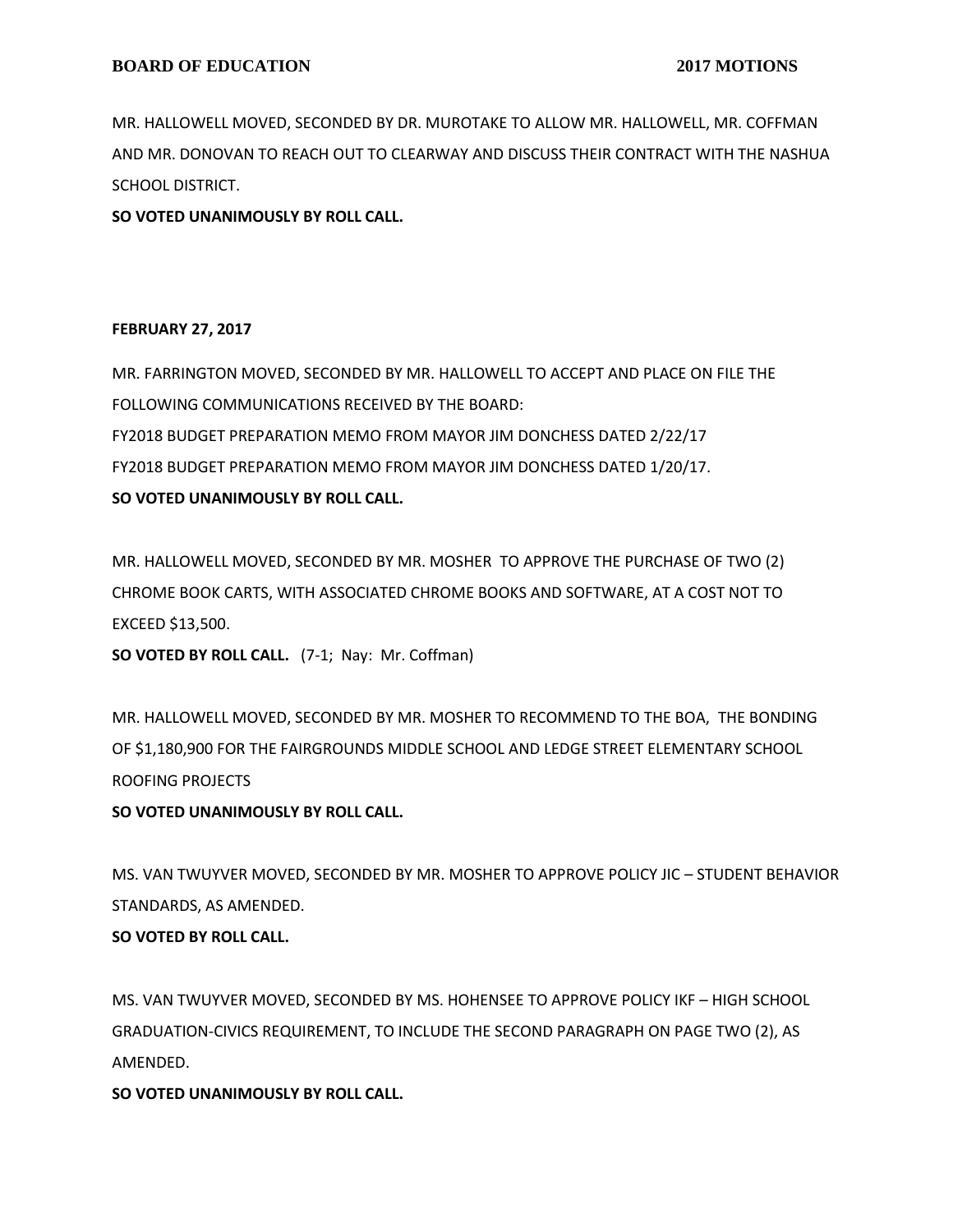MS. VAN TWUYVER MOVED, SECONDED BY MS. HOHENSEE TO APPROVE TO SAY IN THE PROGRAM OF STUDIES, THAT STUDENTS WHO OBTAIN A PASSING GRADE ON THIS COMPETENCY ASSESSMENT SHALL BE ELIGIBLE FOR A CIVICS CERTIFICATE ISSUED BY THE SCHOOL DISTRICT DESIGNATING THEIR LEVEL OF PROFICIENCY.

**SO VOTED BY ROLL CALL.** (7-1; Nay: Mr. Hallowell)

DR. MUROTAKE MOVED, SECONDED BY MS. ODEN TO APPROVE THE K-5 GUIDANCE SCOPE AND SEQUENCE PROGRESSION OF LEARNING AS PRESENTED. **SO VOTED BY ROLL CALL.** (5-2; Nay: Ms. Hohensee, Mr. Coffman)

DR. MUROTAKE MOVED, SECONDED BY MS. HOHENSEE TO APPROVE THE K-8 TECHNOLOGY SCOPE AND SEQUENCE PROGRESSION OF LEARNING AS PRESENTED. **SO VOTED BY ROLL CALL.** (7-2; Nay: Mr. Coffman)

MS. VAN TWUYVER MOVED, SECONDED BY MR. COFFMAN TO APPROVE POLICY ILBAS, STATEWIDE ASSESSMENTS AS AMENDED.

**Motion fails by roll call.** (4-4-; Yes: Ms. Oden, Dr. Murotake, Ms. Hohensee, Mr. Coffman)

MR. HALLOWELL MOVED, SECONDED BY MS. HOHENSEE TO APPROVE THE 2017-2018 SCHOOL CALENDAR, AS AMENDED TONIGHT.

**SO VOTED UNANIMOUSLY BY ROLL CALL.**

#### **FEBRUARY 22, 2017**

MR. COFFMAN MOVED, SECONDED TO MRS. ZIEHM TO AMEND THE MOTION TO INCLUDE SURVEYING THE PARENTS BEFORE A FINAL DECISION IS MADE. **Motion Fails by Roll Call.** (2-5; Aye: Mr. Coffman, Ms. Hohensee)

MS. ODEN MOVED, SECONDED BY MRS. ZIEHM THAT ADMINISTRATION GO BACK AND TALK TO MR. MARCOUX REPRESENTING THE 4 UNIONS, AND SEE IF CAN CHANGE THE AMOUNT OF TIME THAT STUDENTS ARE GOING TO SCHOOL IN THE MORNING.

**SO VOTED UNANIMOUSLY BY ROLL CALL**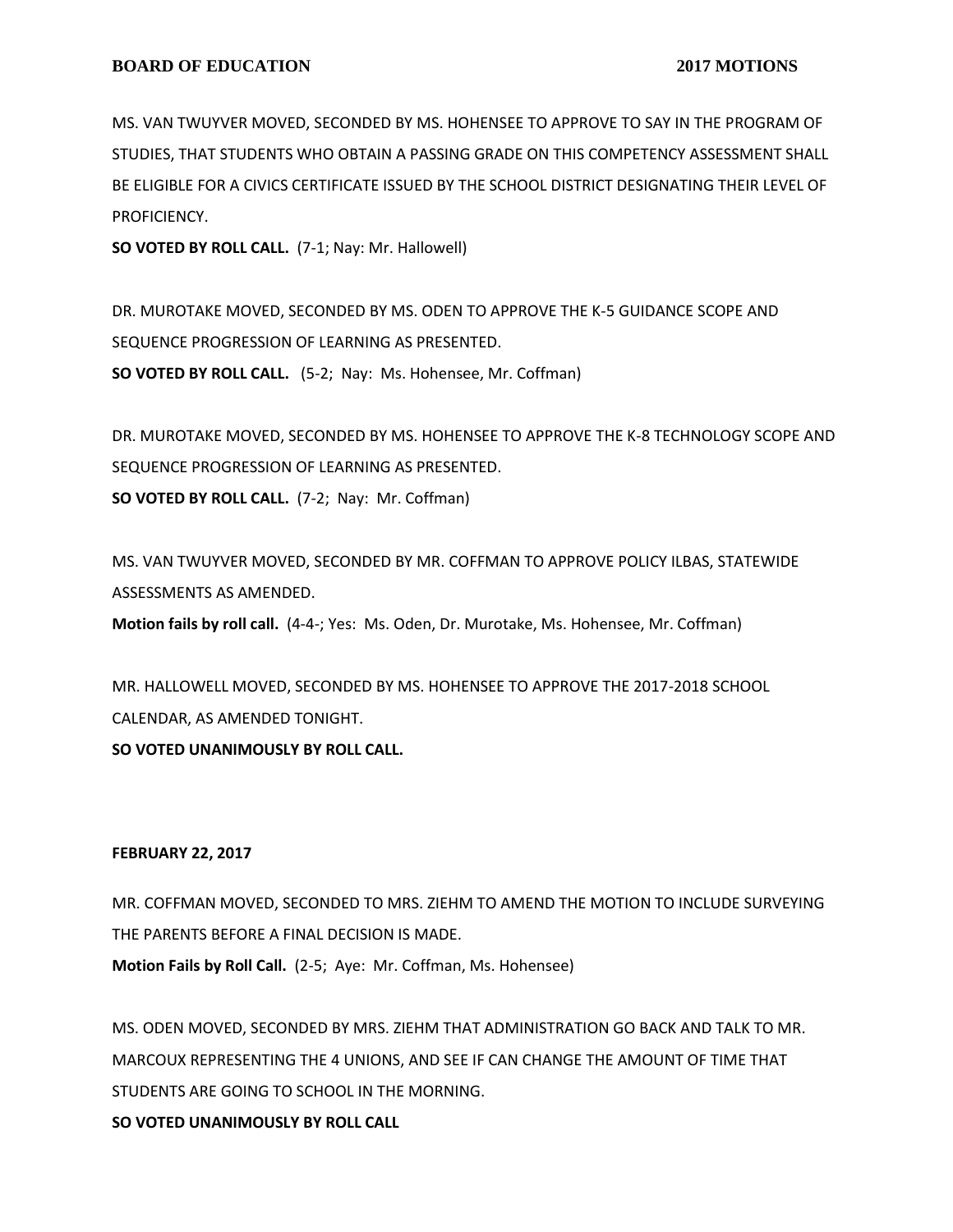#### **JANUARY 30, 2017**

MR. HALLOWELL MOVED, SECONDED BY MS. HOHENSEE TO RECOMMEND THAT THE BOA ADJUST THE JULIA WARD FUND (R-09-193) TO ALLOW THE \$3,000 IN FUNDS TO BE EXPENDED FOR A MEMORIAL MURAL AT AMHERST STREET ELEMENTARY SCHOOL. **SO VOTED.**

MR. HALLOWELL MOVED, SECONDED BY MS. HOHENSEE TO EXPEND PERKINS FUNDS FOR THE CTE PROGRAM TO PURCHASE A GARMENT PRINTER WITH A FASHION PRO SOFTWARE LICENSE AT A COST OF \$19,995, AND A SNAP-ON DIAGNOSTIC SCAN TOOL/SOLUS EDGE CERTIFICATION KIT AT A COST OF \$18,611.33.

#### **SO VOTED.**

MR. HALLOWELL MOVED, SECONDED BY MS. HOHENSEE TO EXPEND \$5,500 FROM THE CTE CAPITAL RESERVE FUND FOR THE PURCHASE OF CHAIRS FOR THE NHS SOUTH CAREER CENTER. **SO VOTED.**

MR. HALLOWELL MOVED, SECONDED BY MS. HOHENSEE TO APPROVE CONTRACTING WITH ARM AS OUR ROOF CONSULTANT, AND APPROVE AN INITIAL PURCHASE ORDER OF \$1,900. **SO VOTED.**

RECOMMEND TO APPROVE TO ANNOUNCE TO THE DISTRICT THE AVAILABILITY OF THE FIRST STUDENT BUS DRAWING CONTEST AND TO ENCOURAGE ELEMENTARY SCHOOL STUDENTS TO PARTICIPATE IN THE FIRST STUDENT BUS DRAWING CONTEST.

## **SO VOTED.**

MR. HALLOWELL MOVED, SECONDED BY MS. HOHENSEE TO ACCEPT AND PLACE ON FILE THE QUARTERLY CREDIT CARD REPORT, AS PRESENTED. **SO VOTED.**

MS. VAN TWUYVER MOVED, SECONDED BY MS. HOHENSEE TO APPROVE POPPS POLICY ILBAS – STATEWIDE ASSESSMENTS, AS AMENDED, AND READ THIS EVENING. **SO VOTED.**